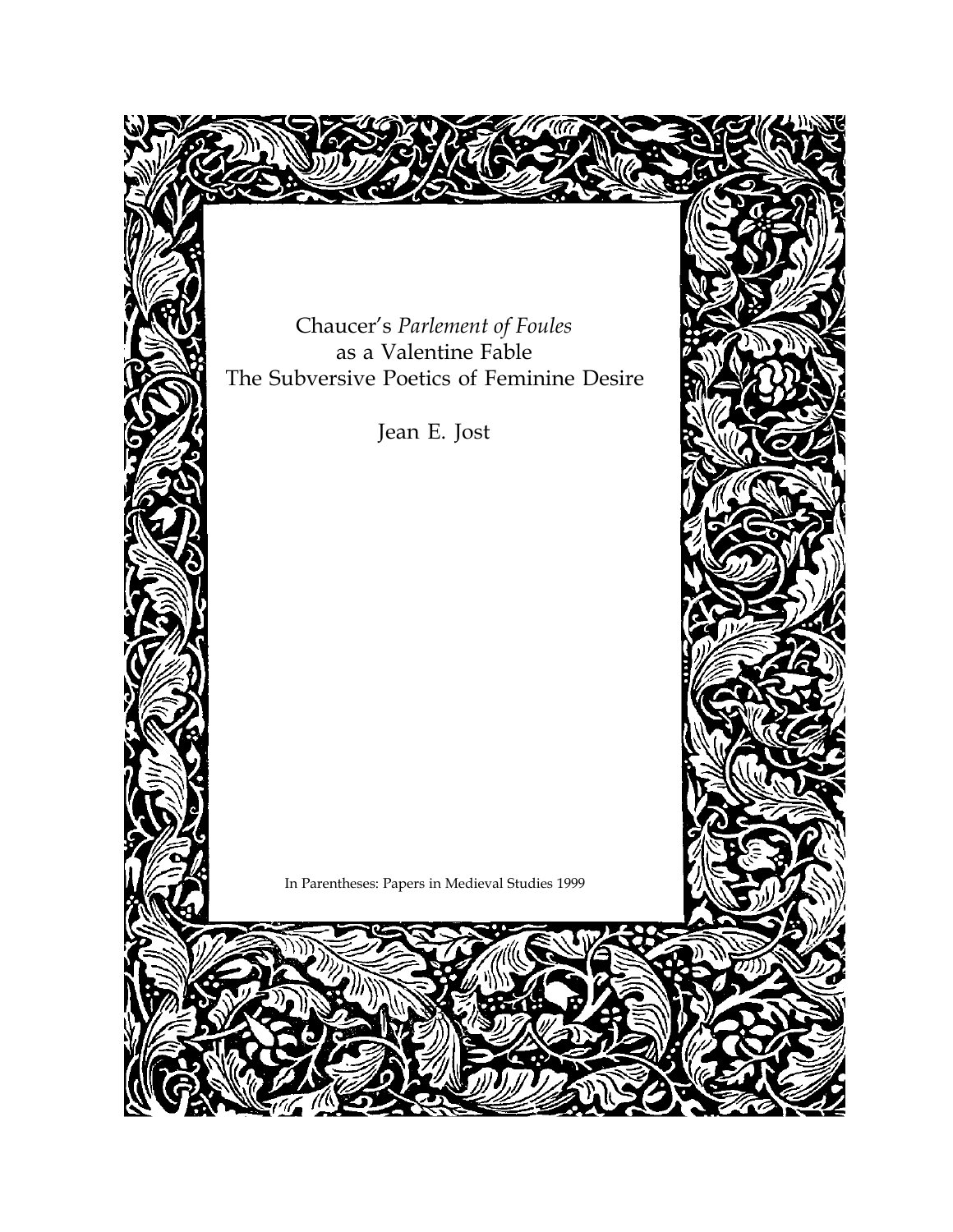haucer's initiation of St. Valentine's Day as a celebration for love-birds of all species began  $\delta$  a remarkable tradition of wide social and cultural impact still blooming today in florists' and Hallmark shops around the world. Smitten medieval Courts eagerly implemented Chaucer's literary suggestions, instituting programs to further the already well-known practice and policy of courtly love. By the time of his death, these practices were becoming institutionalized not only in England but in France and elsewhere as well. As Derek S. Brewer points out,

A whole elaborate institution, the *Cour Amoreuse* was founded in the French Court in honour of women; its chief aim was the presentation of love poems to ladies in a kind of competition, with a prize for the best poem. The *Cour Amoreuse* first met in Paris on St. Valentine's Day 1400. In theory there were over six hundred members… mostly great lords of the realm… under the King's patronage. It was ruled by a "Prince of Love", who was a professional poet…. On St. Valentine's Day 1400, after mass, the chief ministers… met in "joyous recreation and conversation about love." Love-poems were presented before ladies, who judged them, and awarded a golden crown and chaplet for the best poem.1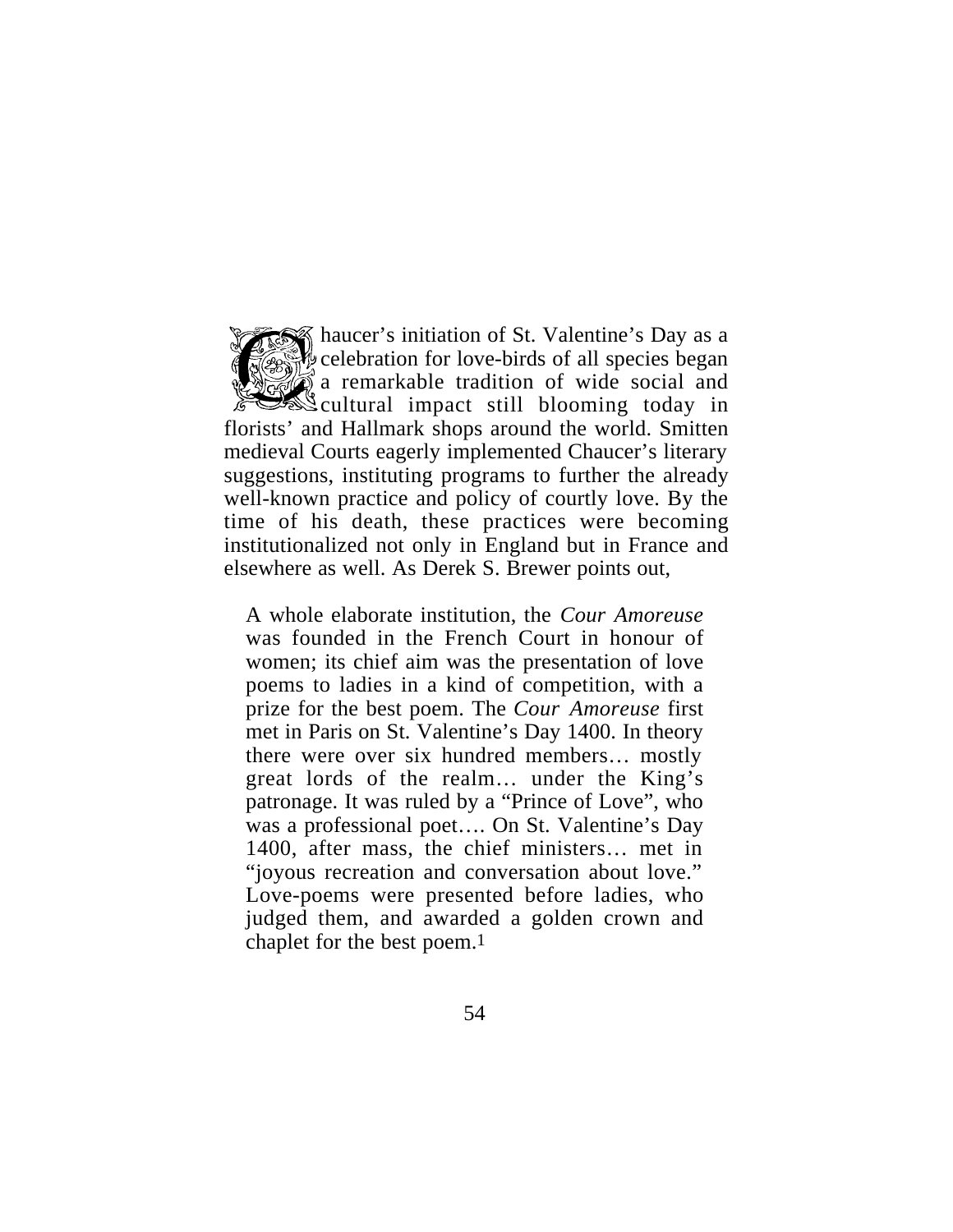This and other institutions in France and England—the rival orders of the Flower and the Leaf, for example—testify to the abiding interest in *fine amour* in poetry and courtly society. However, these institutions supposedly honoring women failed to endorse feminine desire. Rather, the idealizing and therefore distancing of women perpetuates their social objectification and isolation under the guise of praise. Treating women as actual persons with desire was rare indeed. Poems written especially for St. Valentine's Day, such as Chaucer's *Complaint of Mars*, the anonymous *Complaynt d'Amours*, Oton de Grandson's *Le Songe Sainte Valentin*, John Gower's 34th and 35th of the *Cinkante Balades* and John Clanvowe's *Boke of Cupide,* reflect the actual social situation and attitudes endorsing this courtly construct: idealization but not acceptance of actual women.

But do all these poems in fact actually "*endorse* the courtly construct"? Or might Chaucer offer a strikingly revolutionary alternative in honestly presenting, and even encouraging, a strong species of feminine desire within his typically traditional context? I would suggest that Chaucer is deconstructing the hierarchical courtly convention by subversive decoding, re-inscribing feminine desire within the tradition, and thereby reappropriating feminine power. He defies convention. No doubt most Cupid poems were written for the late fourteenth-century, primarily English, Valentine's Day festivals of games in which men and women chose their love partners for the next year. Allegorized lovers,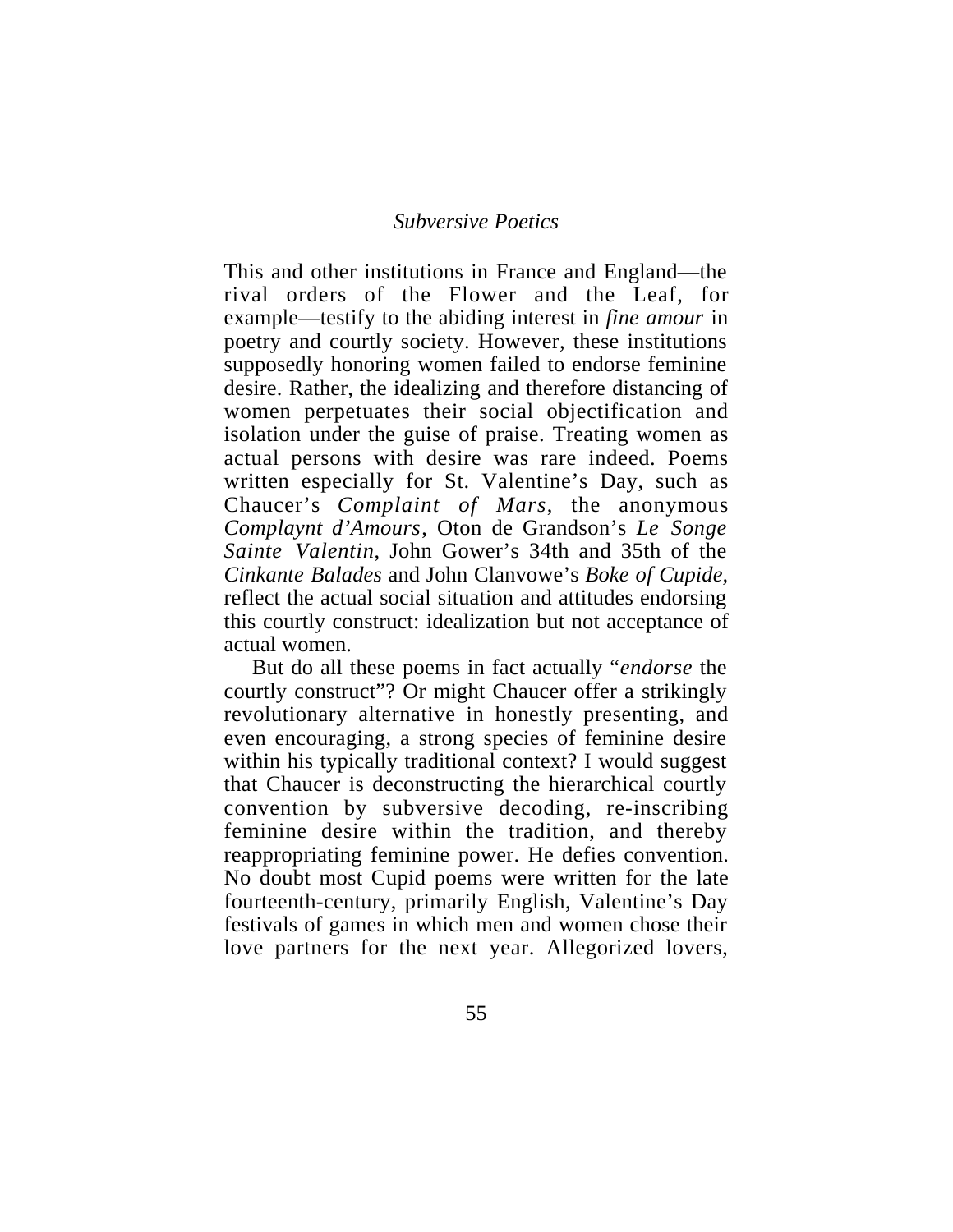often represented as birds, sang of eternal and unrequited love in these complaint ballads. The poetic love-vision, often encompassing a *demande d'amour,* rehearsed the love-sick poet's dream of a May garden hosting a love debate. The discourse often asked practical amatory questions: who is the best lover? Who suffers most, she with a dead or an unfaithful lover? Who is the best mistress, a maid, wife, or widow? Who is preferable, a loyal but indiscrete lover or a discrete but possibly unfaithful one? This is the convention.

Chaucer's primary Valentine poem, the *Parlement of Fowles,* breaks certain literary *fine amour* conventions by being philosophical rather than witty. No doubt on the surface its debate form investigates the nature of "worthinesse": who merits love and why? What *is* "*fine amour*"? These serious questions Chaucer answers from a marginalized social rather than conventional aristocratic position. Furthermore, he gives unexpected and non-traditional responses authorizing female desire and multiclassed power. If honorable love demands eternal dedication even in rejection, is the rejected suitor who truly loves eternally faithful despite that rejection? The question is explored, interestingly, by the lower, unprivileged birds; as Brewer points out:

The essence of *fine amor* was its disinterested loyalty; all the suitors have vowed eternal faithfulness as part of their claim of love. What is to happen to those who are unsuccessful? Are they to remain faithful, with the absolute certainty of no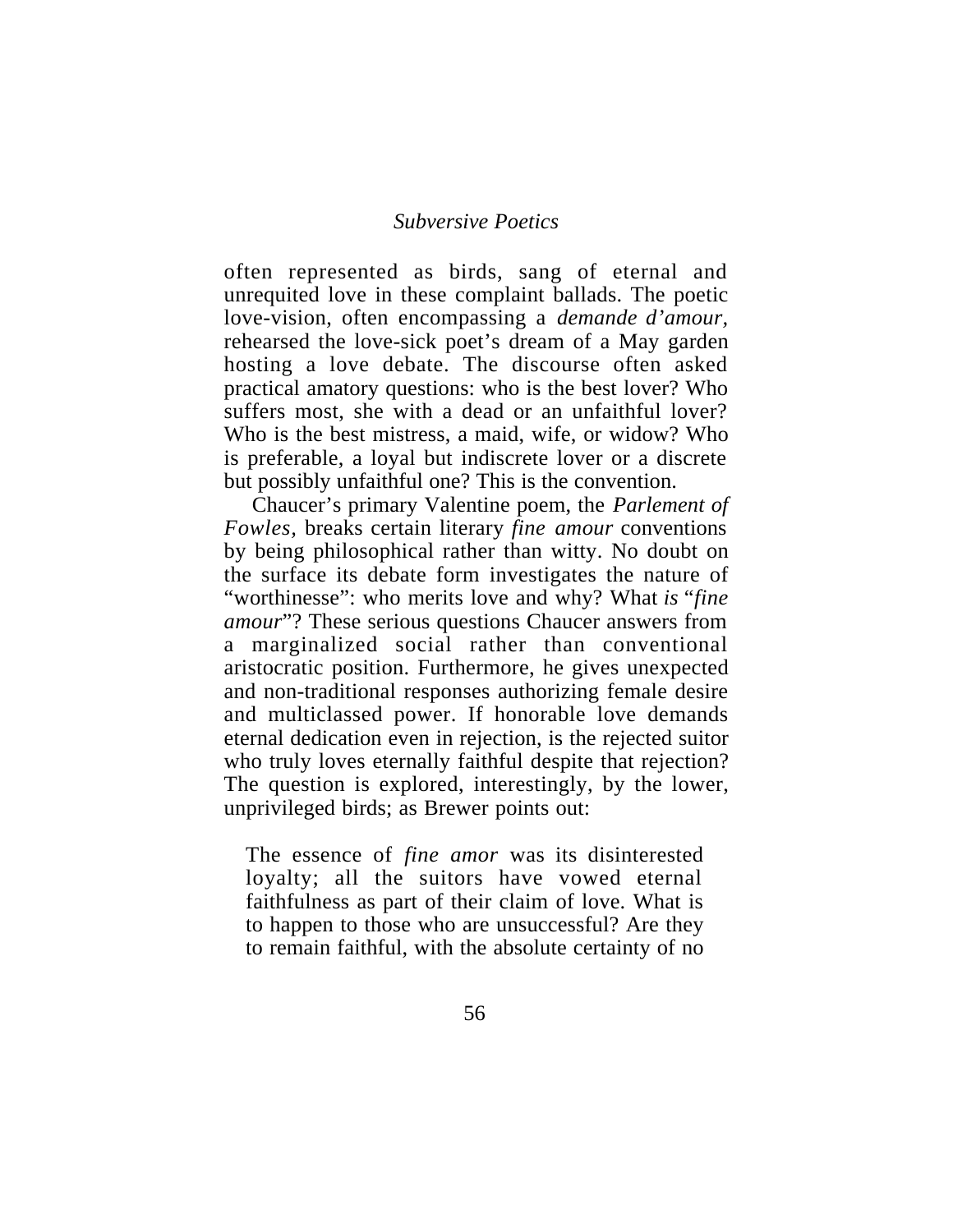reward? Here is the question at the heart of the debate. (Brewer, 12)

This deeper type of theoretical and abstract philosophical *demande* rather than a practical or individualized dilemma marks Chaucer's ruminations. Simultaneously this philosophical poet is politically engaged, exploring both amatory and historically based questions of hierarchy, power, and gender.

Furthermore, while the typical *demande d'amour* offers equally qualified suitors and a difficult intellectual crux to be unscrambled, not philosophical or moral dilemmas but a rational *demande* or question, Chaucer posits a single logically and obviously "right" choice. He offers no true dilemma. His probing, then, is actually about the essence of reality and justice, not who is a better mate! Why thus play with conventions? For Chaucer, it is not sufficient to posit that for the likely historical occasion of his writing, Anne of Bohemia and Richard II's marriage—and Larry Benson has no doubt rightly reclaimed the three lost suitors and bride2—one suitor is head and wings above the others. But this simple allegory, appropriate vehicle though it may be, is too thin; Chaucer has another agenda. Statements of Chaucer's purpose by J.A.W. Bennett to offer "a variant of the common literary *topos:* the instability and duality of love"3 and by Dubs and Malarkey to find "the attainment of true poetic fusion of form and content… fleeting and obtained at great pains"4 ignore his involvement with history. Chaucer's *persona* reads not a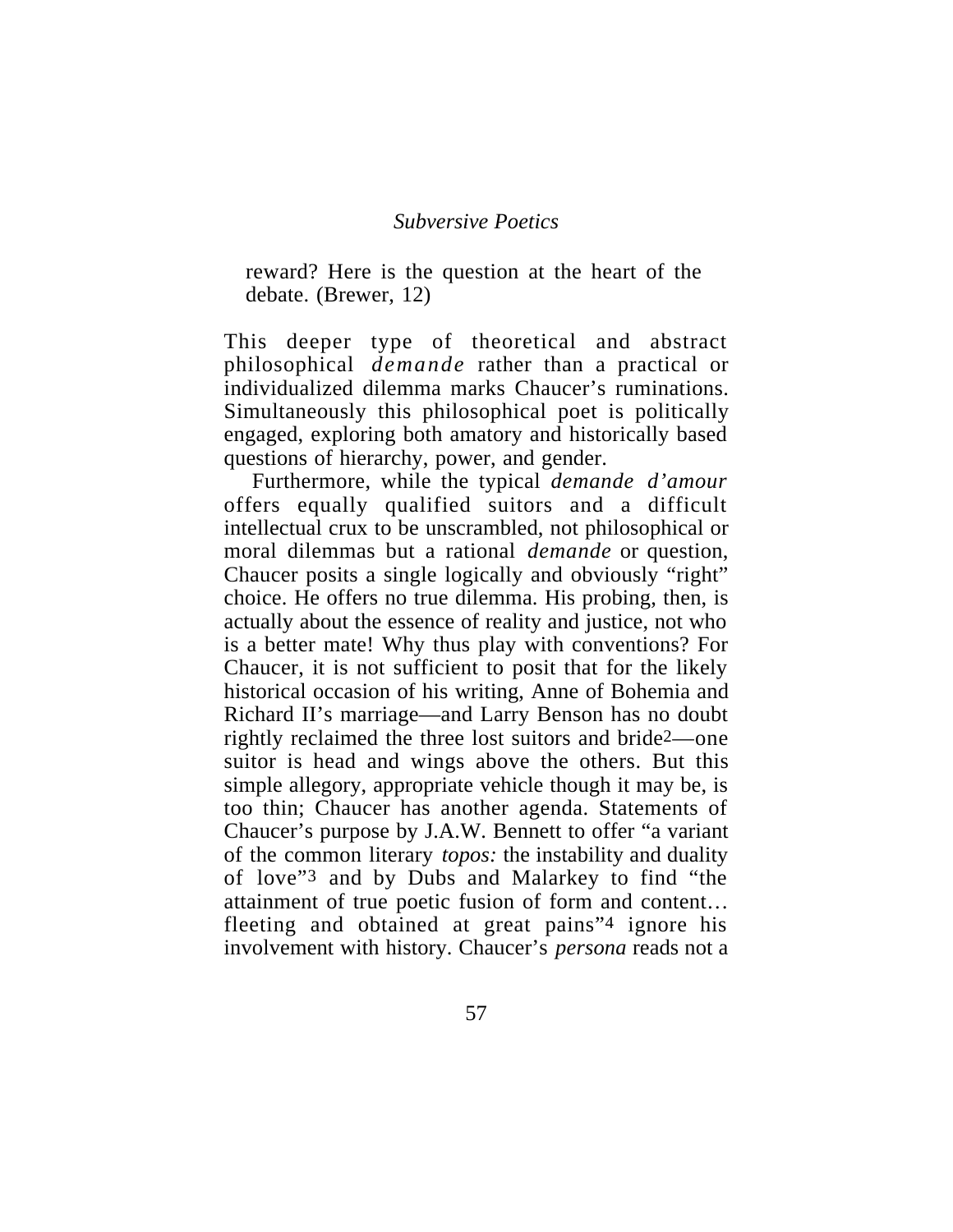romance, but Macrobius, "a transition to the posture of historian/redactor… Scipio's towering vision of the place of earth and human endeavor in the total scheme of things"5 as Dubs and Malarkey note. Clearly this *Parlement,* so politically and culturally suggestive, so redolent with traditional and historic markers, begs for a New Historicist interpretation with a feminist slant. Just as Chaucer has used and moderated conventions and historic fact for his ends, so has he used, countered, challenged, even subverted the traditional, static, hegemonic establishment, privileging a pluralistic, sometimes marginalized perspective—a feminist and even a lesser-classed avian perspective. We may never completely unearth the vexed and often-explored folk custom of how one, or several, Saint Valentines came to be associated with amatory mating,<sup>6</sup> or why blustery British Februaries came to represent hot passionate exchanges. But the real question is what Chaucer did with this historic context of Valentines, Februaries, and powerless, sexless women. Jack B. Oruch describes some of that historic contextual lore:

Chaucer and his contemporaries were of the belief enunciated by Frederick II of Hohenstaufen, in his *De arte venandi cum avibus* (thirteenth century), that "birds generally nest in the springtime": This season has as a rule, an even temperature, which induces an abundance of blood and sperm, and an excess of these two humors arouses a desire in both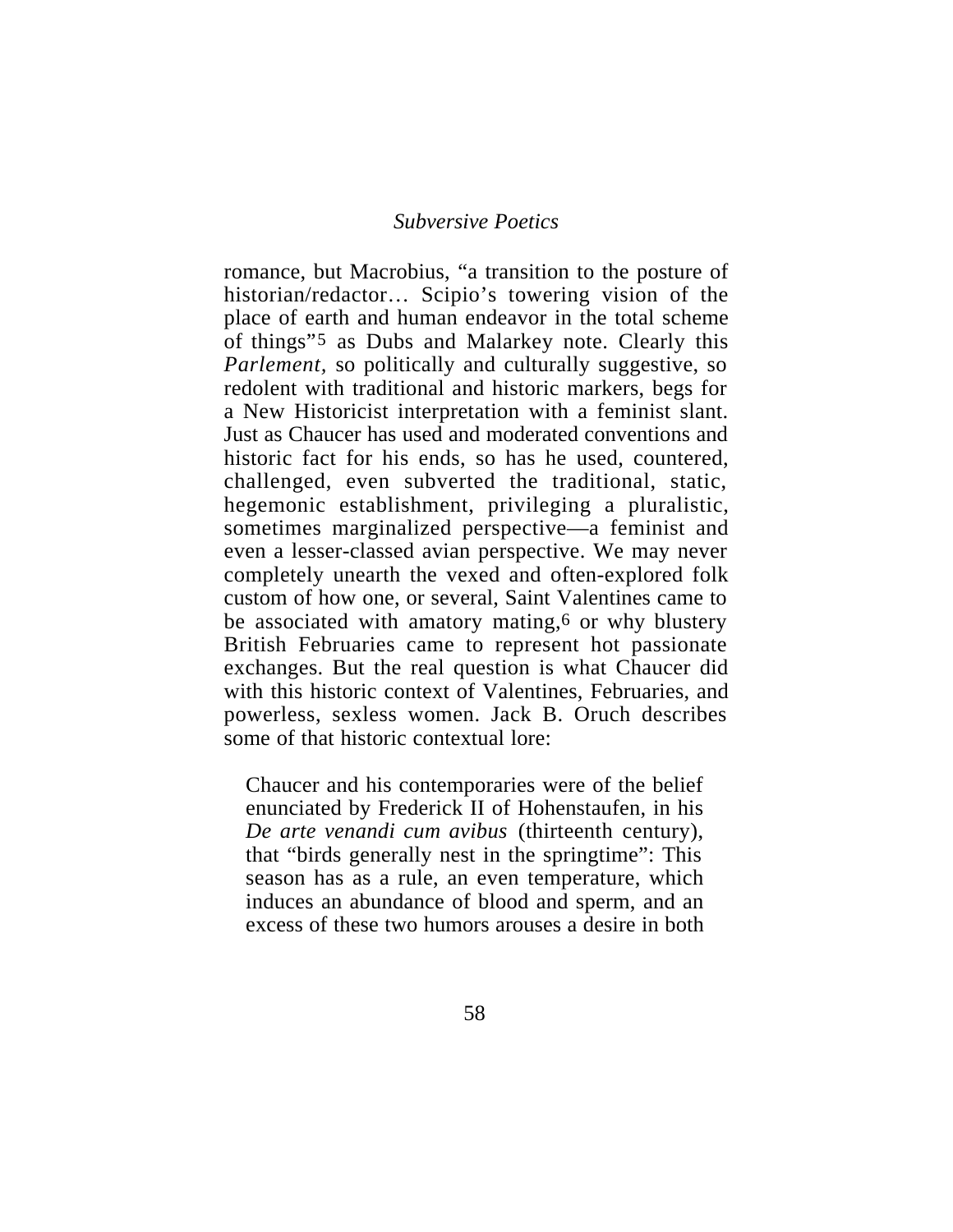sexes to indulge in coitus, resulting in racial reproduction.7

Further, Charles Muscatine notes Brewer's citation of John Trevisa's translation of Bartholomaeus Anglicus's thirteenth-century *De Proprietatibus rerum* 12.1:

Among alle bestis that ben in ordre of generacioun, briddes and foules [fowlen] most honest[ee] of kynde. For by ordre of kynde males seche femalis with bisynesse and loueth hem whanne thy beth ifounden… and briddes and foules gendrynge kepith couenable tyme, for in springinge tyme whanne the generacioun cometh inne, briddes crien and singen. Males drawen to companye of females and preyen iche othir of loue and wowith by beckes and voys.8

Within his narrative of interiority and alterity, self and other, individual good and "common profit," Chaucer affirms, questions, or challenges these cultural assumptions about bird and human biology, physiology, gender, and sexual desire. He thus examines the agency of the subject caught within the agency of the historic tradition, the matrix of his narrative construct.

Besides the obvious literal purpose—writing an occasional piece to celebrate Anne of Bohemia and Richard II's courtship—how did Chaucer use this politically laden vehicle to structure and further politicize his narrative? Several obvious possibilities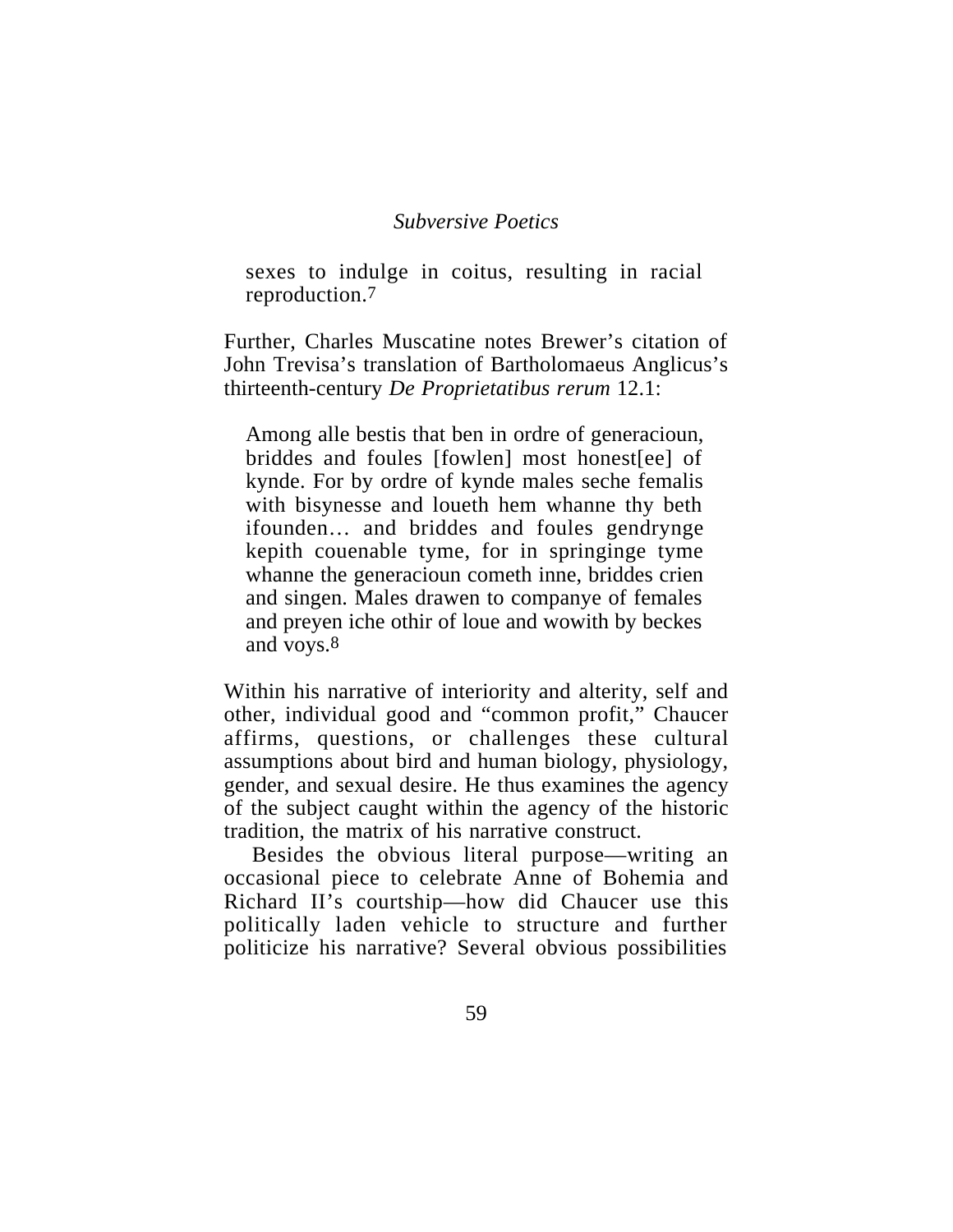hover above the Parliament, and a few more flutter along the edges. Much of the dominant ideology on which patriarchal convention rests is subtly probed: namely, the wholesale cultural adoption of *courtoisie,* of graciously granting the female certain limited control over her amatory and sexual sphere—not choice of mate, mind you, but *where* her favors will be bestowed. Historically, this might well be seen as a token effort to redress the political imbalance of power in which the female is deprived of actual or material power. Her power most blatantly lies in her ability to move the particular male now suing for her affection. He has given her this power by acknowledging his reaction to her in his oral and written wooing words. A verse from Guilhelm IX's "Mout jauzens" suggests her influence:

Per son joy pot malautz sanar, E per sa ira sas morir E savis hom enfolezir E belhs hom sa beutat mudar E-l plus cortes vilaneiar E-l totz vilas encortezir.

Through her joy a sick man can become well, And through her anger a healthy man die And a wise man become foolish And a handsome man lose his beauty And the most refined become boorish And the most boorish become refined.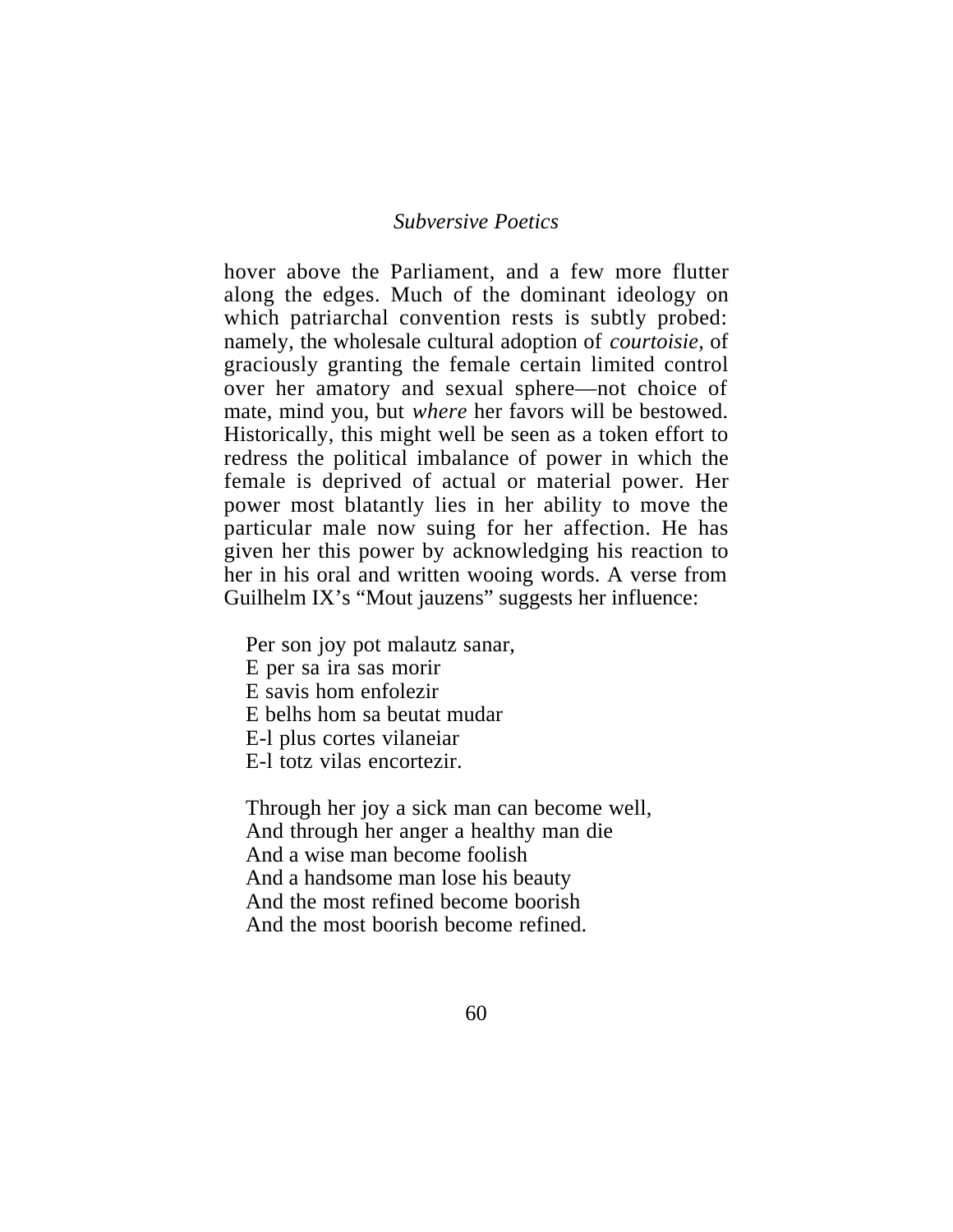She passively learns of *his* desire, claiming that her charms have placed him in this vulnerable position, and that she has the power to "cure" him of his desire. But her desire is ignored.

This insignificant, non-threatening realm of amatory involvement is easily relegated to her, as her domain of influence, on condition that she not penetrate beyond it into the masculine realm of real, military and political authority, or of sexual desire. The patriarchal tradition demands containment. The kind of power courtly love entails is nebulous, temporary, limited, inconstant, and of doubtful value. This historic concession did not cede more authority to women in any tangible sphere, or allow greater choice of husband. In effect, women were bought off by convincing rhetoric adulating *fine amour* and the feminine although their material and intellectual condition remained subservient. They still had no real, but only illusory power.

Perceiving this political power manipulation in society, Chaucer has subversively empowered the feminine: he does it with the non-offensive subtlety and grace for which he is known. Despite his tact, he nevertheless privileges the female beyond her accepted realm of amatory attraction by mapping and endorsing a pattern of feminine desire. One way is by exploring the marginalization of female desire in actual history through allegorically depicting its converse: Anne's brother, the Holy Roman Emperor Wenzel, patriarchal emblem par excellence, is privileged in both power and desire. Political machinations and power plays control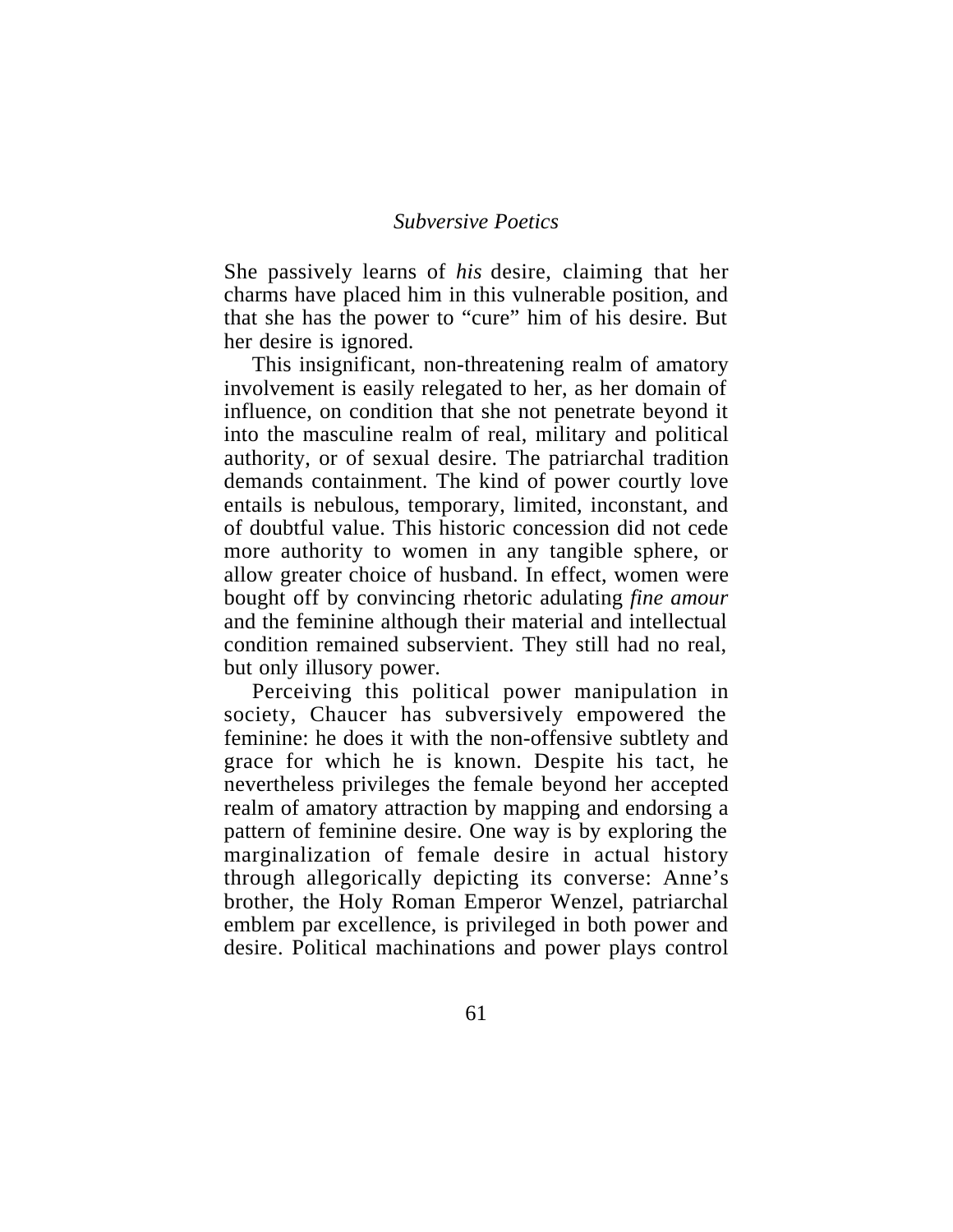the players. History shows his influence determined the marriage. Larry Benson describes the marriage-seeking emissaries of 1380, concluding "Wenzel could choose whom he wished of the three [Richard, Charles VI, or Friedrich of Meissen]. When he finally agreed that Richard should have Anne, he did not even have to offer a dowry."9 What does Anne of Bohemia have to say about it? Or, in fact, Richard? Benson points to the marriage treaty explicitly privileging common profit over personal choice:

The practice of righteous rulers and the custom of just princes have always been to place the common good of their subjects before any private advantage *(privatis commodis*) whatsoever, and by this means to strengthen the commonwealth *(rem publicam munire*)…. The treaty goes on to the proposed alliance between England and the Empire and then to the marriage itself, emphasizing that Anne has all the freedom of choice that Nature allows the formel ("de eius spontanea voluntate") and depicting Richard, busily concerned with the good of the commonwealth ("inter gloriosas republicae curas"), likewise freely agreeing to the marriage.10

But the differences are obvious: it is incumbent upon Anne to accept for public benefit; and once her brother Wenzel has chosen, she has the power of negation only. The formel, of course, uses that power of negation, altogether rejecting all three choices for the moment.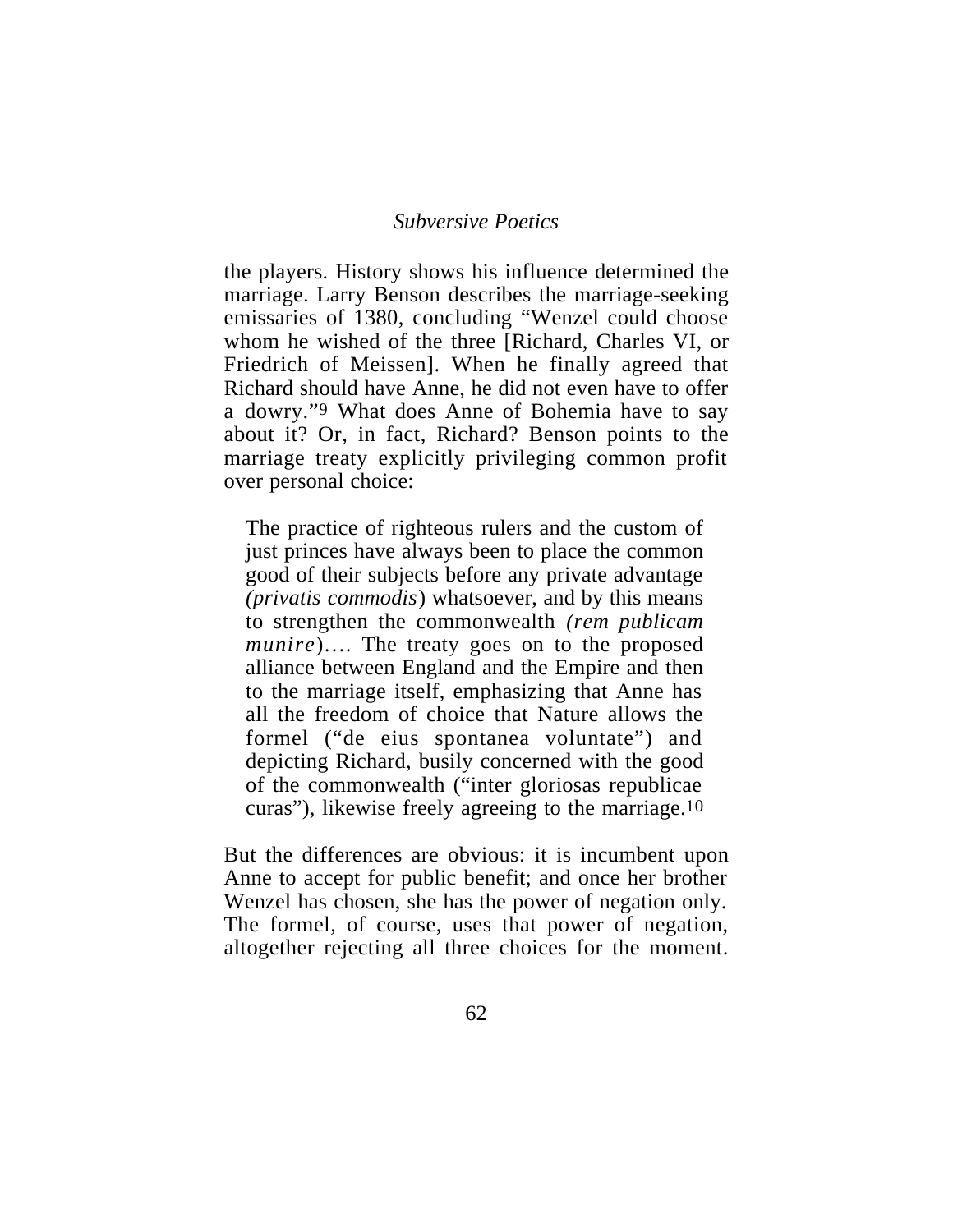Interestingly, the medieval documents quoted above theoretically acknowledge and affirm female desire or at least complicity in mating, sexual desire and its symbolic correlate: power. But in point of fact, such power is denied in the actual political and sexual situation.

Chaucer thus has two possible models, from written literary texts and from political praxis long in effect across Europe. His poem ignores the latter: Wenzel's patriarchal injunction behind Anne's marriage. Grounded in the courtly domain which by its nature accords women an ostensibly but not actually privileged status, he places the formel, a powerful agent, at the narratological core. Within the Chaucerian fiction, a Valentine garden of discoursing birds, political concerns of a male imperial register do not exist. The female is simply accorded power. She is ultimately in control of *whom,* and in fact, with Court permission, *when* she will choose a mate. Chaucer has subverted the actual facts of the marriage of Richard and Anne (clearly the outcome was not within Anne's power to determine) by creating a reality in which her courtly surrogate, one actively aggressive formel, does indeed implement her own desire. Unlike Emily in the heavily patriarchal *Knight's Tale*, deprived of even the choice of negation, the right to reject *both* Palamon and Arcite, the formel is assumed to have will, acceptance and negation, and the right to exercise it. Thus he subverts the actual political role of women by creating a female who is privileged—given rights—not marginalized. Her decision is not contingent upon power relationships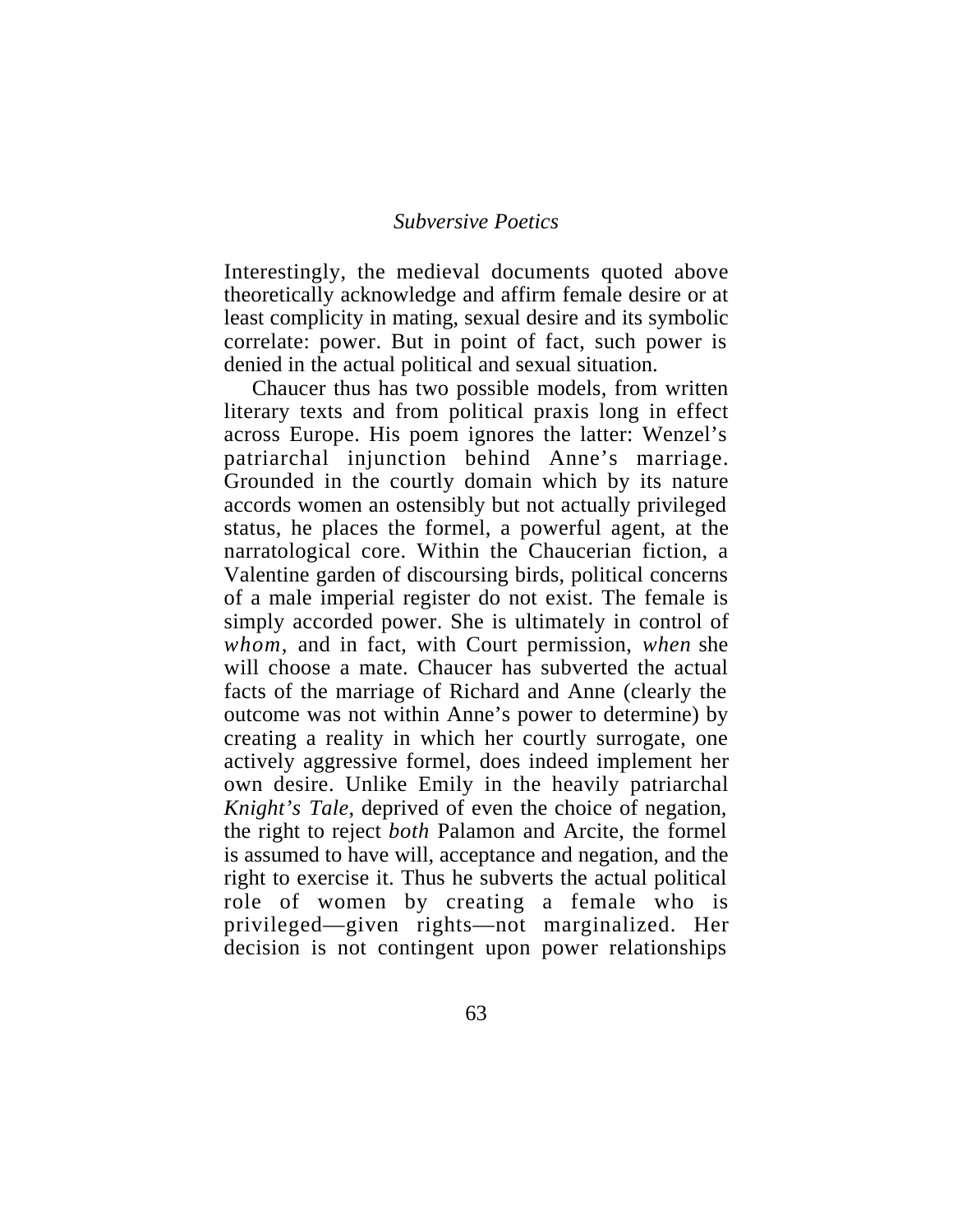outside her desire or a patriarchal order which must be maintained for political containment. Chaucer actively subverts Emperor Wenzel's male historical appropriation of power in the real world behind his parliamentary allegory in awarding precisely that power of conjugal choice, power and desire, to the formel, surrogate of the historically marginalized Anne. If woman's voice has effectively been marginalized, suppressed, or ventriloquized within history, in his poem Chaucer reverses this power relationship and the gender assumptions behind it by giving the formel the only voice that counts.11

A second way Chaucer subverts the marginalized role of women is through the authority of Cytherea (or Venus) and Natura, goddesses notably useful to those encountering them. The poet first calls upon a powerful Cytherea, the "blysful lady swete / That with thy fyrbrond dauntest whom the lest" (113–14); as the source of his dream, she has the ability to help him recount it, he acknowledges: "Be thow myn helpe in this, for thow mayest best!" (116). The allegorical figures of the garden, alternately male and female, have no particular power advantage before the choosing game begins, although the proudly noble Venus, standing apart in dignity, receives two young lovers on bended knee begging her help. But, as Brewer suggests,

though Cupid is surrounded by in the main pleasant qualities, and may be taken as representing fashionable love affairs, some of his qualities are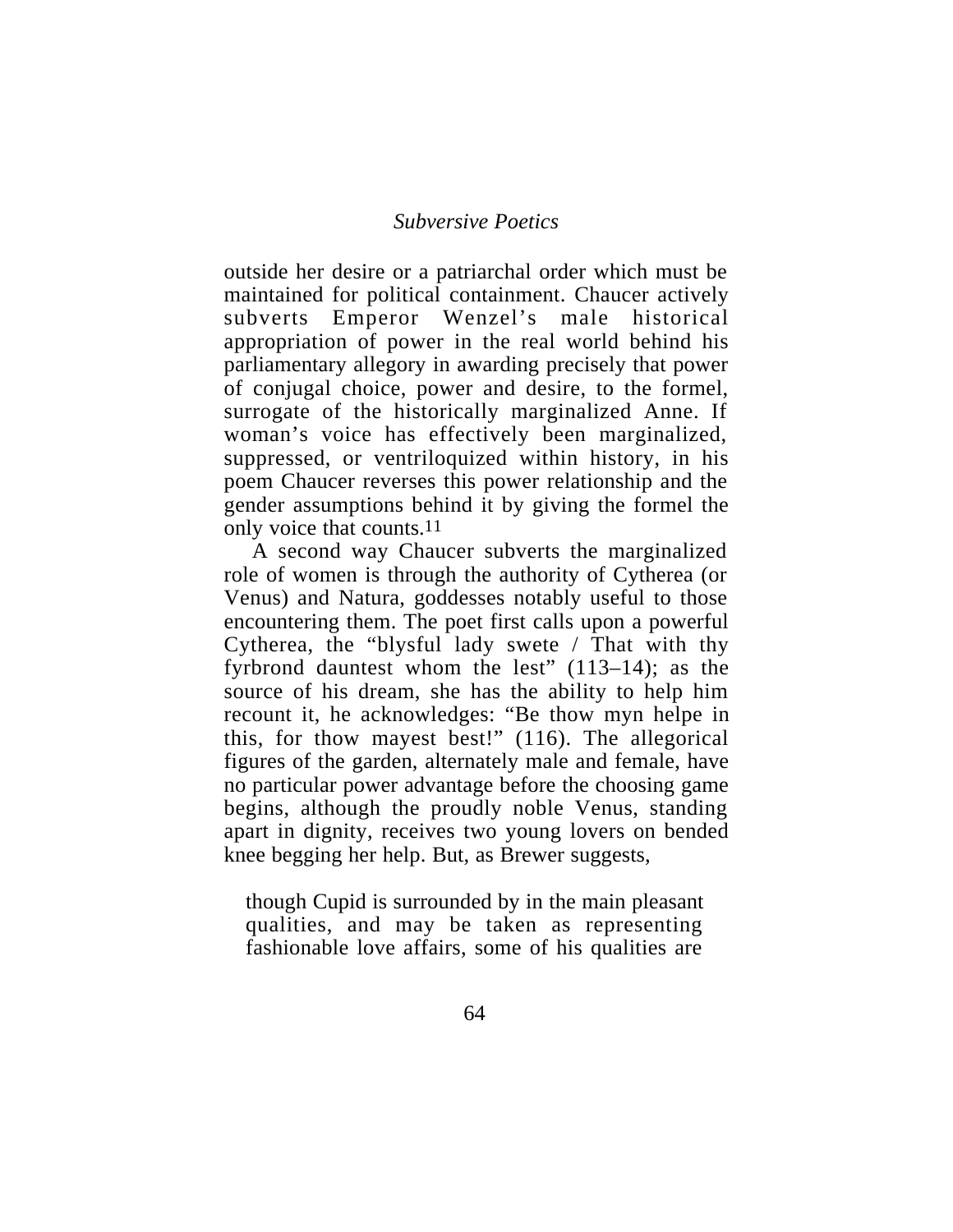evil and treacherous; through Cupid we are led to the miseries and calamities of the temple, with its gross phallic image of Priapus, and the titillating picture of the all-but-naked Venus.12

Venus as Playmate-of-the-Month plays to male desire. Male sexuality is not seen as terribly appealing. The noble goddess Dame Natura, however, is seen as refreshing after the temple, what Brewer calls "a hot-house of illicit sensuality."13 Nature is accorded more privilege and power than her gender generally warrants; her desire, albeit non-sexual, is privileged. Atop a flowering hill, this queen presides over all the fowles who "take hire dom and yeve hire audyence" (308). Although critics disagree as to the precise degree of potency she displays,14 Natura indubitably rules. Her will dominates. As John P. McCall claims, "Despite the press of the crowd and the huge noise, every bird finds his proper place and all grow quiet as Nature outlines 'In esy voyc,' the customary procedures":15 "This noble emperesse, ful of grace, / Bad every foul to take his owne place" (319–20). When Nature commands them to heed her sentence, by her "ryghtful ordenaunce" they begin the choosing game according to station. The rules are traditional and patriarchal: males choose, and females assent or reject. When the chatty birds become disorderly, Nature

With facound voys seyde, "Hold youre tonges there! And I shal sone, I hope, a conseyl fynde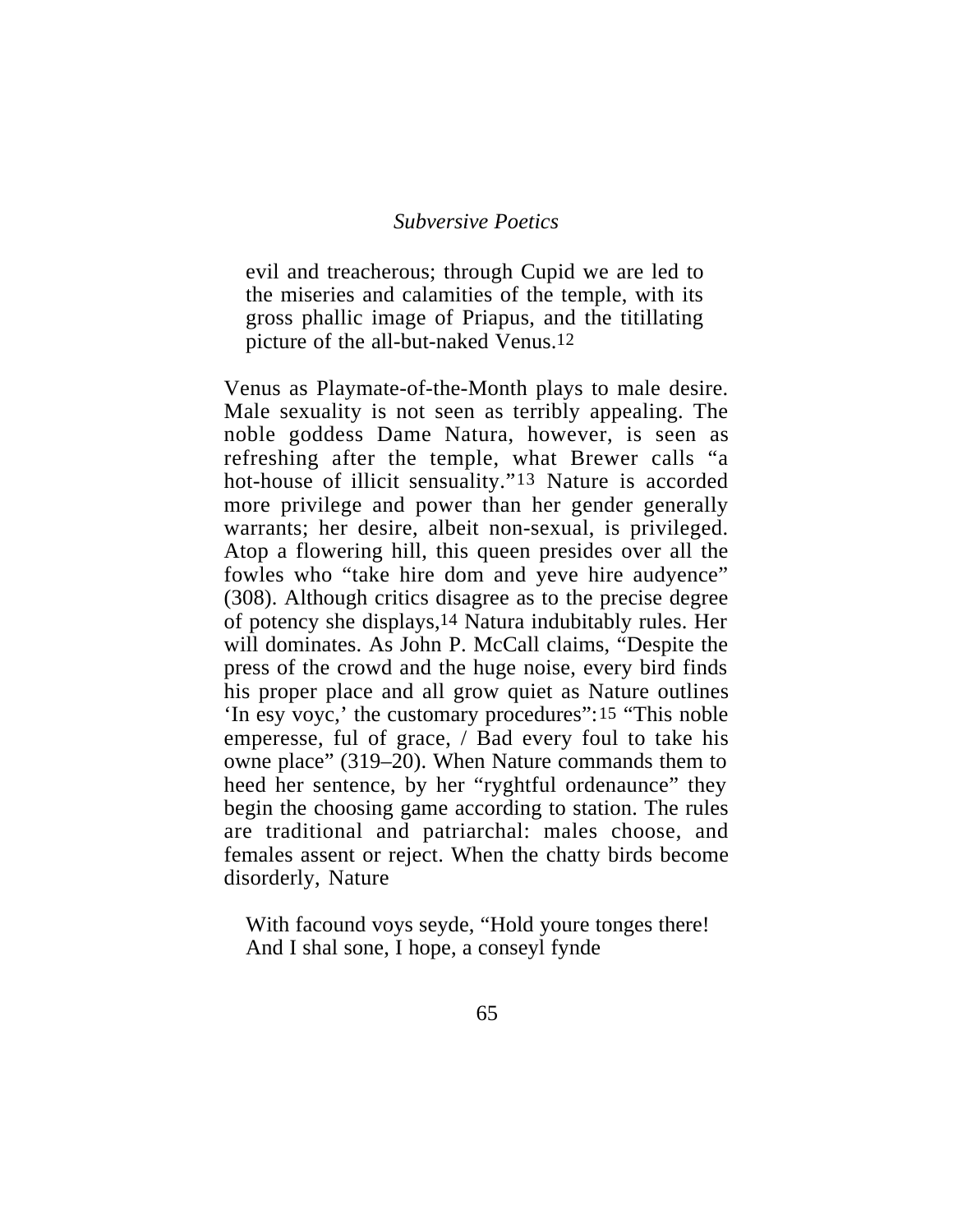Yow to delyvere, and fro this noyse unbynde: I juge, of every folk men shul oon calle To seyn the verdit for yow foules alle." (521–25)

Her voice is firm, definitive, and unwavering, and business is conducted in what McCall calls "the stable governance of that patient Goddess, Nature."16 Although the birds are somewhat disruptive, willingly she grants them free speech while controlling their chattering, a mark of her authority. Finally she exercises her prerogative to judge, and in doing so, defies the traditional patriarchal code. The male will not have his choice of mate. Rather Nature transfers that autonomy from the masculine to the feminine domain:

But fynally, this is my conclusioun, That she hireself shal han hir eleccioun Of whom hire lest; … Thanne wol I don hire this favour, that she Shal han right hym on whom hire herte is set, And he hire that his herte hath on hire knet: Thus juge I, Nature, for I may not lye. (620–23; 626–29)

Thus, a female in authority valorizes another female in a double reversal of power for the donor and the receiver; both are given power normally relegated to males in the patriarchal system of amatory relations. Deferring to Nature's sovereign position, the formel acknowledges her own and all other creatures'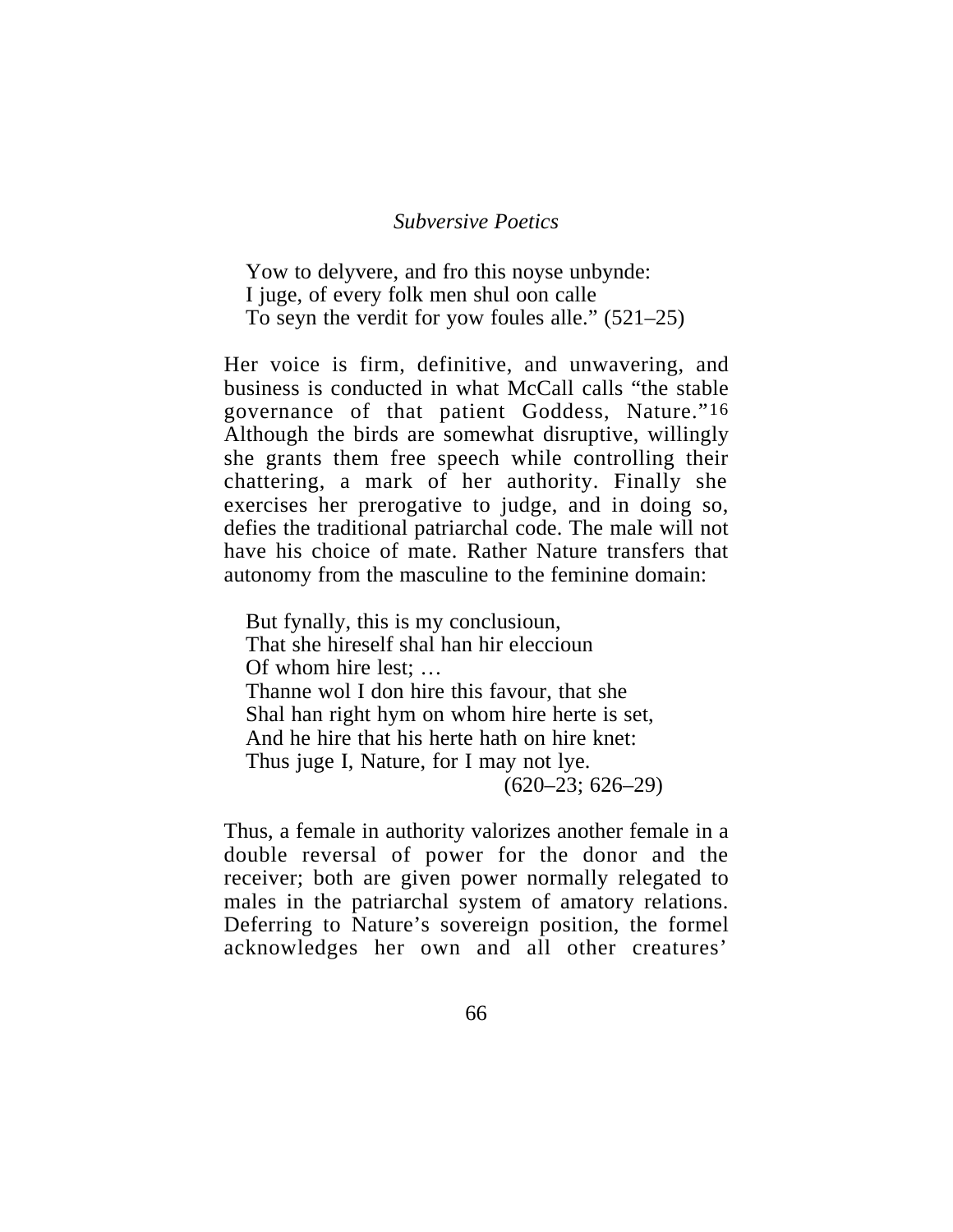subservience, but boldly seeks to maintain her freedom of choice for a year. Desire plays a three-fold role: in the fact of the choice, in the time of its inauguration, and in its inevitably sexual fabric. Granting her wish, Nature again controls the suitors by ordering them to wait patiently and faithfully for that year. The formel eagle holds the cards.

She is accorded power in other instances as well. During the trial, Nature fondles the formel eagle, of highest station and most prestige. This linking of the two most significant females in the text enhances the status of both by mutual association. Furthermore, the royal tercel addresses the formel as "my soverayn lady, and not my fere [equal]" (416), fulfilling the conventional code of authority. The servant-lover is abjectly beholden to his courtly lady as his promises of everlasting devotion, pleas for "routhe," and humility before her confirm. Here, of course, we have no assurance that his protestations are any more sincere than the typical idealizing / distancing of the woman in the courtly love paradigm. This is the traditional *fine amour* power usually accorded the female. Equally submissive are the two lower orders of tercels offering length of service and sincere devotion. The protocol of power relationships is here fulfilled. Males, with the power to choose or not choose the formel, pretend to relegate power to the chosen female by abjectly bowing before her; she supposedly has power over them by virtue of their infatuated devotion, but not the power to choose her mate from all possible mates. At most she has the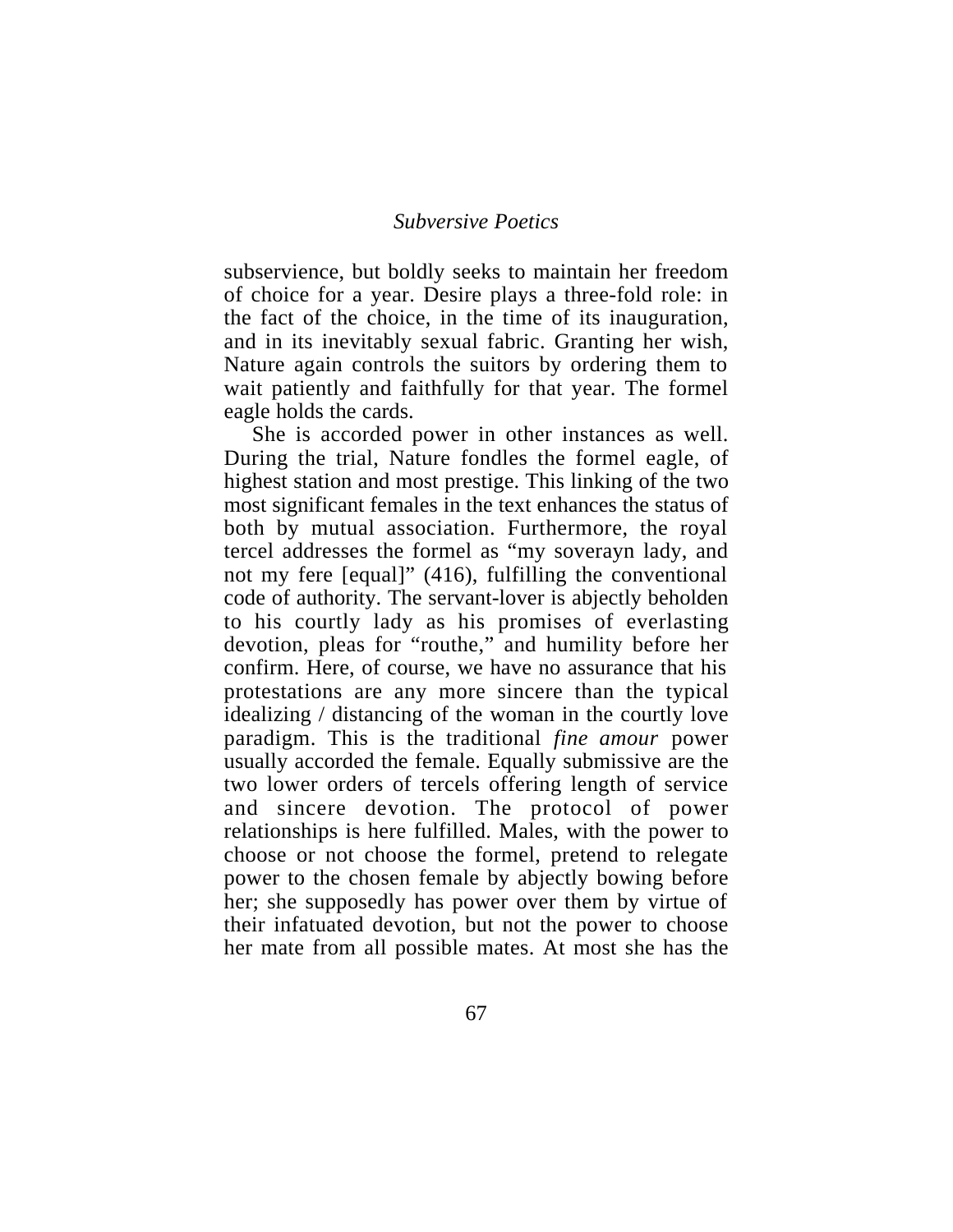right of rejection. But her power persists only as long as he remains enamored of her, as Canacee's lovesick little bird attests in the *Squire's Tale.* Not until the conclusion does Chaucer truly defy convention and accord power in another domain—not just amatory—beyond the expected and to the unexpected—to the marginalized female.

Surprisingly neglected in criticism of such a love poem as this is the topoi of eroticism and feminine desire. Chaucer's third method of privileging feminine desire is through the poetics of deferral or postponement. No doubt Chaucer has taken the humorous rather than salacious road in his Canterbury narratives where he admittedly posits feminine desire—probably as often as masculine desire. His fabliaux *femme fatales*, for example, might humorously climb into a washtub or a tree to satisfy desire. But the *Parlement* can hardly be said to treat love humorously. Here the female is taken seriously as a sexual animal; her own desires are presumed and respected. Initially the female eagle representing the feminine is given veto-power over her suitors, but that control reaches a crescendo when three vie for her hand. They actively, passionately, and publicly woo her, albeit in words rather than deeds. Her abashed blushing confirms and enhances the erotic poetic dimension; that Venus fails to understand her modest reticence suggests that Venus's erotic tendencies are of a different order: yes, more "natural" and unself-conscious, but also less subtle, more blatant than the shy but nonetheless responsive formel.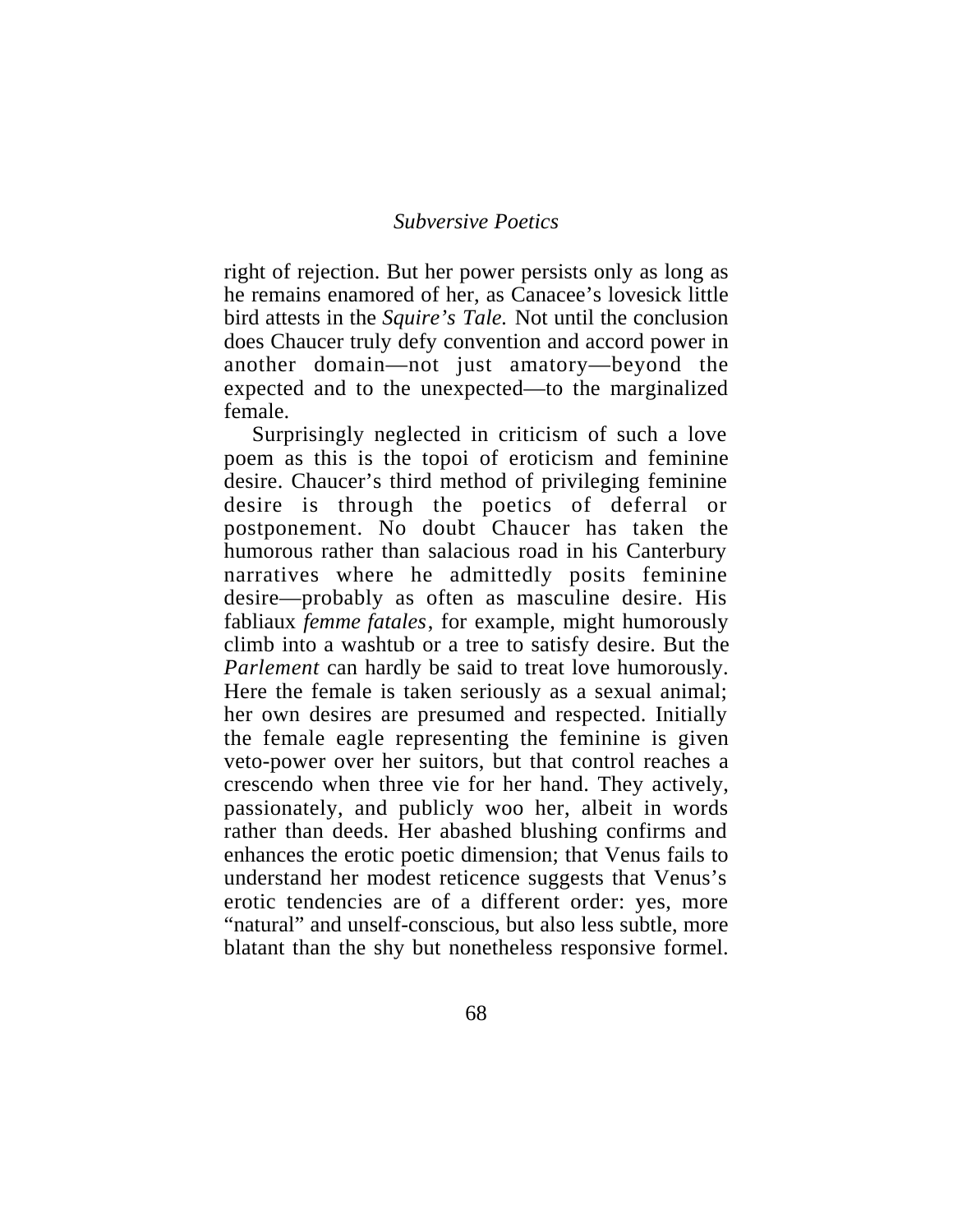Chaucer accords Venus her brand of sexuality too, as a foil to the formel and in her own right. Perhaps the formel's embarrassment at the public display of male desire, and her own barely repressed but undeniable reaction impels her to postpone her "marriage." She is overcome—by their impulses and her own uncontrollable reaction.

Certainly the blatantly erotic allegorized iconography of Venus' temple prepares for the dramatic words, in effect, speech acts in the sexual choice *debate*. The profession of the suitors' love is an action and a commitment, for a year if not forever. It is, in itself, both literally and symbolically, an erotic act, and in the wooing of her, an acknowledgment of the formel's desire. Specific erotic behavior follows from this profession. The traditional patriarchal social norm denies the female that profession of desire. Chaucer gives it back.

The means by which Chaucer empowers this formel through valorizing her desire is complicated. Initially, she gains authority by her ability to attract three males and thereby earns the prerogative to postpone: she plays her own game, a highly erotic deferral gesture which increases manifoldly the sexual content, tenor, and outcome of the debate. She keeps the passion of not one, but three lovers hotly burning for a year. No doubt the tripartite verbal and gestural foreplay will continue throughout the year, intensifying immediately before her choice of mate. Her wish—ironically, to postpone rather than commit to any physical desire, thus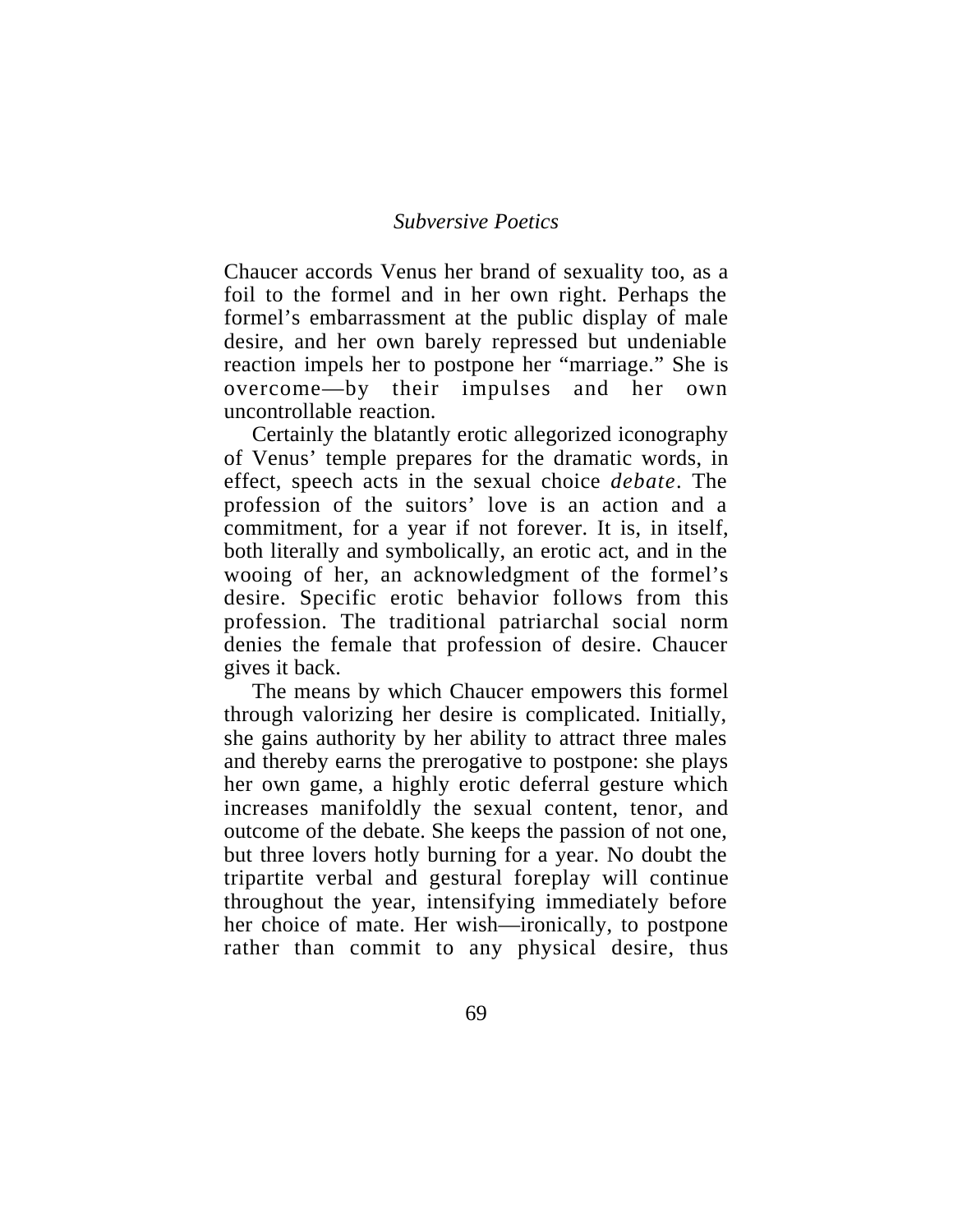heightening the eroticism for all involved—is honored, respected, fulfilled. The seemingly shy, blushing formel defies the expected amatory behavior, working against the customary ritual to heighten and prolong the inconclusive and therefore smoldering sexuality; this signifies her power, sexual and otherwise. As usual, sex and power are inextricable. Furthermore, the narrator acceptingly reports Venus' brand of open sensuality alongside the formel's tantalizingly subtle, and thus powerfully controlling sexuality within this ritualized, stylized frame. That is his erotic game.

The function of Chaucer's erotic interplay is to redistribute power in the narrator's textual field. Medieval historic and literary realities play deceptive games, feigning allegiance to feminine power through courtly *fine amour* without conceding actual control; the patriarchy, fawning over idealized and etherealized women, deny real power in a tangible world where it counts. Their allegiance is a sham. Chaucer has created an alternative in which the feminine is empowered. A feminized narrator has reinscribed history or at least one literary reality, by changing the poetics of eroticism: he transfers real power of choice, in this case entailing sexual desire, not the illusory influence of *fine amour*, to the feminine, albeit still within the conscribed amatory domain.

Chaucer uses and sometimes undermines other historic givens in his *Parlement,* namely social privilege. Beginning with the aphorism from Hippocrates, patriarchal wisdom initially contextualizes the poem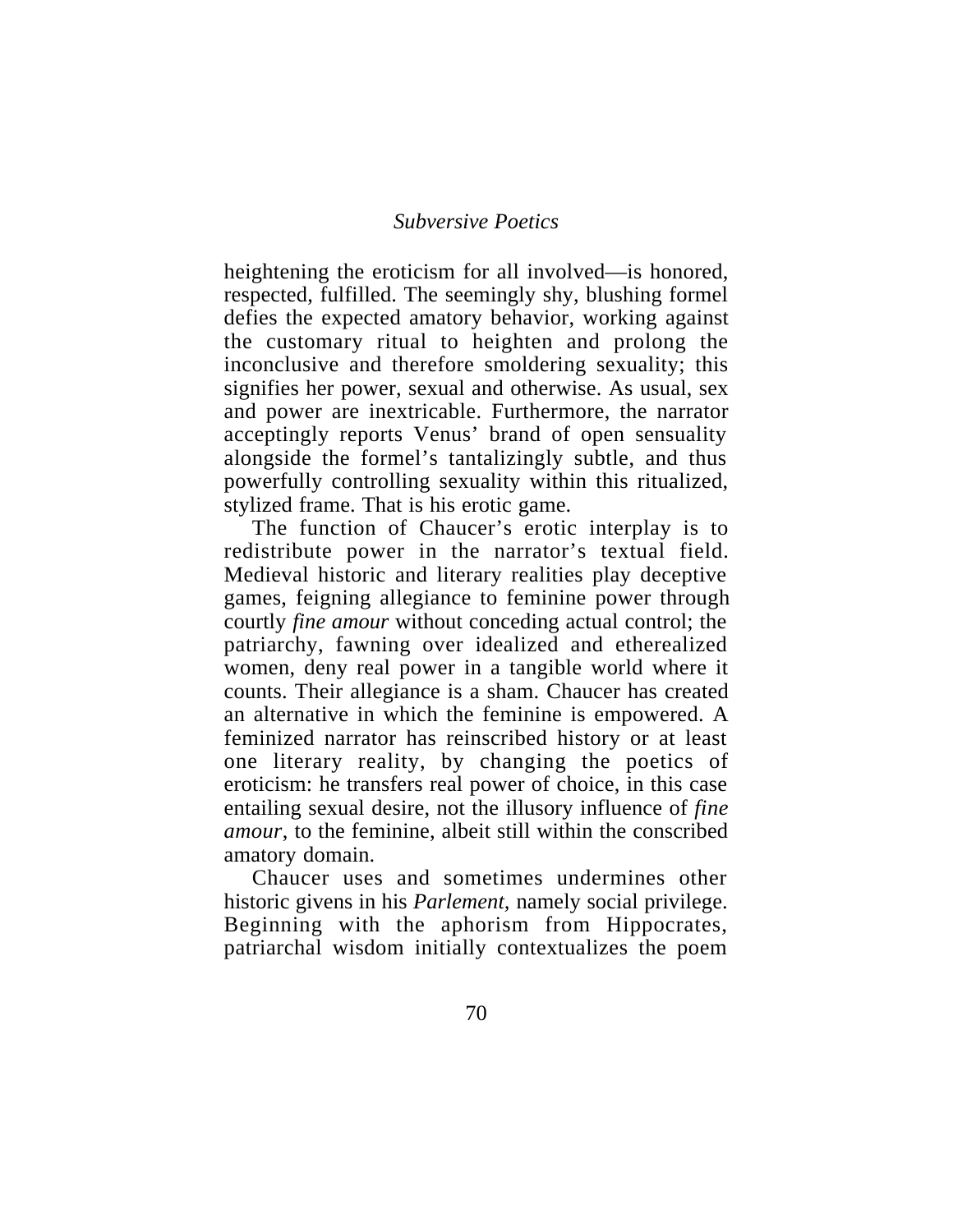within the traditional conventional mode, the ground from which he will then deviate. The first dream sequence is an idealized but hegemonic construct apart from reality. From his grandfather Africanus, Scipio learns of Carthage and the virtue of the powerful beneficently governing the powerless for "common profyt" in order to achieve celestial bliss. Here deviators from law and convention will forever lose salvation. Scipio's dream and its *contemptus mundi* message represent dogmatic establishment policy which Chaucer rejects in favor of his own more personal dream construct.

The harsh didactic tone of the first dream is replaced by a softer, more humane reality as Africanus visits the poet. Here a green-stoned garden gate on a warm, lusty May replaces the cold, sterile, objective cosmological locus of Scipio's dream. The message of the first is threatening and uncompromising, filled with injunctions to labor diligently and thus merit the afterlife since the world is "dissevable and ful of hard grace" (65); the comfort of the second suggests no such distrust or resistance, no compulsion to move to another more amenable locus. The planetary dwellers' world "Nis but a maner deth" looking toward the next world. The earthly world of the poet, a "welle of grace," is sensuously green and fertile, a "blysful place / Of hertes hele and dedly woundes cure"(127–28). Its salvific properties starkly contrast the ominous, inhuman uncontrollable environment of the cosmos. The garden gate's invitation of "pleyn sentence" (126) to "al good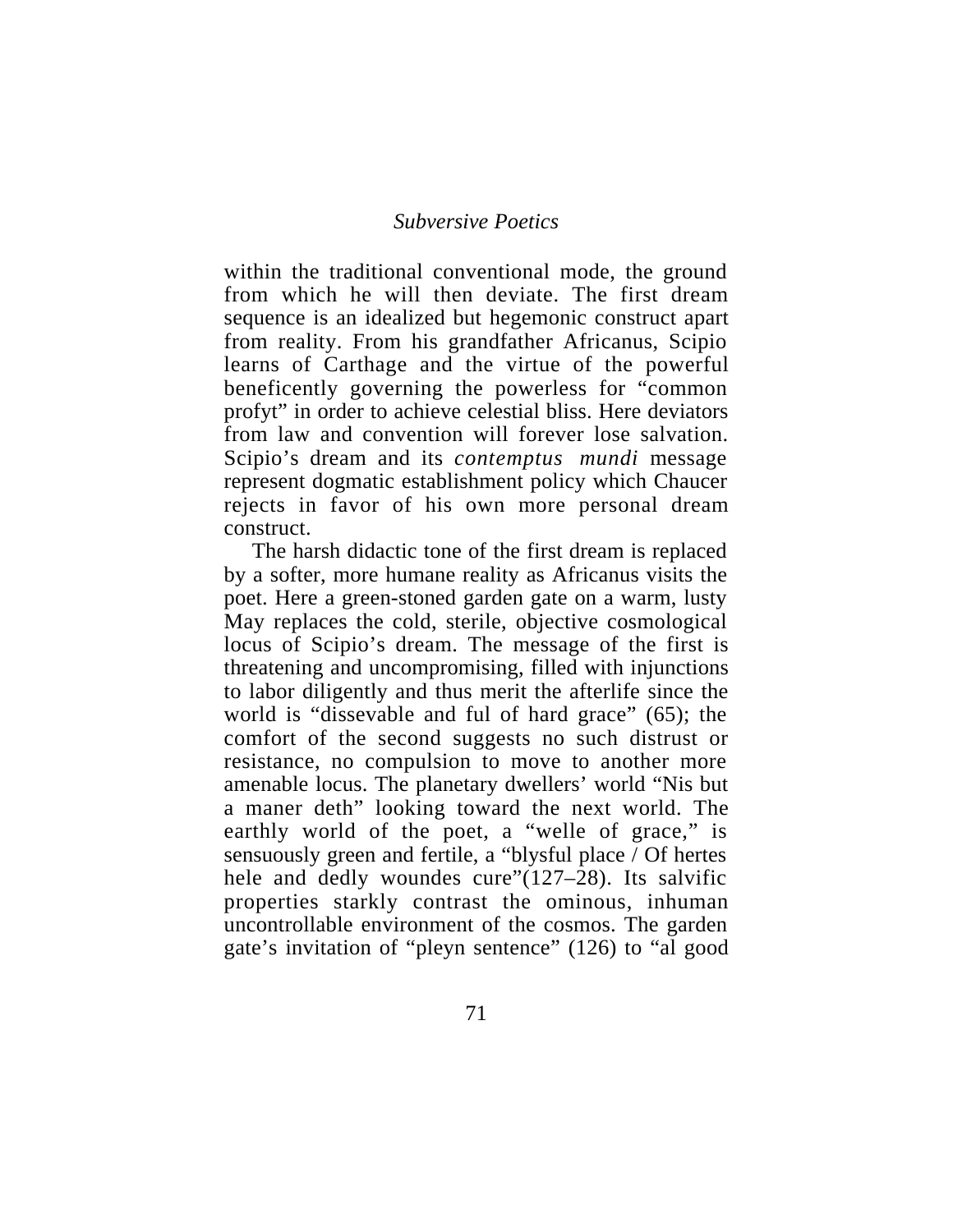aventure" personally addressed to "thow redere" (132) has no parallel in the non-verbal world of singing heavenly bodies, incomprehensible to human ears. Its physical and moral dangers are replaced by emotional dangers in Chaucer's garden: disdain, emotional distance, sorrow of love's rejection. The historic vantage-point of the celestial dream-voyage is patriarchal and military. As David Aers observes,

The text of the dream, the dream, and the celestial instruction all come from Roman politicians and patriots for whom service of the earthly city and empire comprised the highest vocation of man…. Chaucer invites speculation concerning the relationship between self-righteous nationalistic war and 'commune profyt'…. Such speculations would be relevant in his own society locked in the long, destructive war with France and, as the 1381 uprising made especially plain, composed of social groups whose interests were often antagonistic—whatever might be claimed in the dominant ideology which presented society as an organic body with hierarchical estates whose ends were mutual benefit and harmony.17

Scipio's harshly masculine, male-dominated dream-world which Aers describes is contrasted to the narrator's softer feminine, female-dominated edenic garden, and translation to the second dream generated from the first is a relief. The traumatic experience of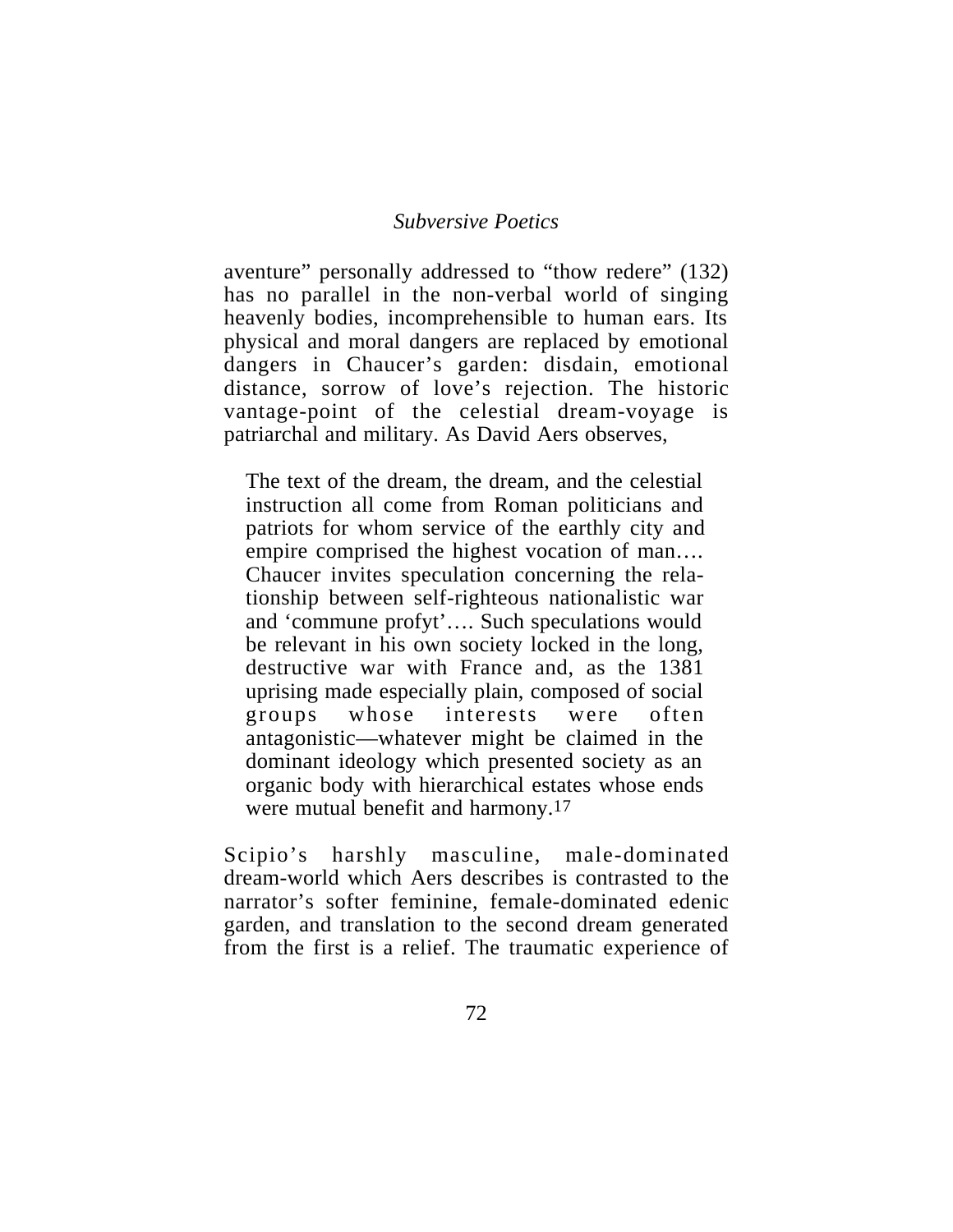the cosmological trip has wearied the poet, plunging him into his own dream, a fit transition and appropriate psychological motive for a peaceful substitute. The ambience of his dream world is much more ambiguous, making him hot and cold, fearful and emboldened, witless and powerless to leave. This personally compelling, but marginalized reality Chaucer would privilege as the reader is invited to rehumanize official authority. The Church and Innocent III as hegemonic codes offer less validity and viability than Ovid and open acceptance of Valentinian amour. Pleasure is not to be marginalized in the face of privileged order within his narratological schema.

H. Marshall Leicester, Jr. discusses other subversive or non-conventional elements, claiming in his *Parlement* Chaucer realized that "traditional and authoritative materials fail to cohere"18; thus he believes Chaucer advocated self-conscious self-limitation for the social good. Individualized pleasure, even of a hord of birds and a formel eagle, is not marginalized, but rather acknowledged and privileged, and its converse is also concretized: if the "disruptive force of individual personality," of avian personal choice, precludes social harmony, how are we to read the disruptive social, if non-human babble concluding the tale? Why is the question of choice raised if any personal choice not made for the common profit is disruptive? David Aers likewise does not find Chaucer advocating self-conscious self-limitation. Chaucer rails against what Aers calls "the dogmatic objectivity of authoritative discourses,"19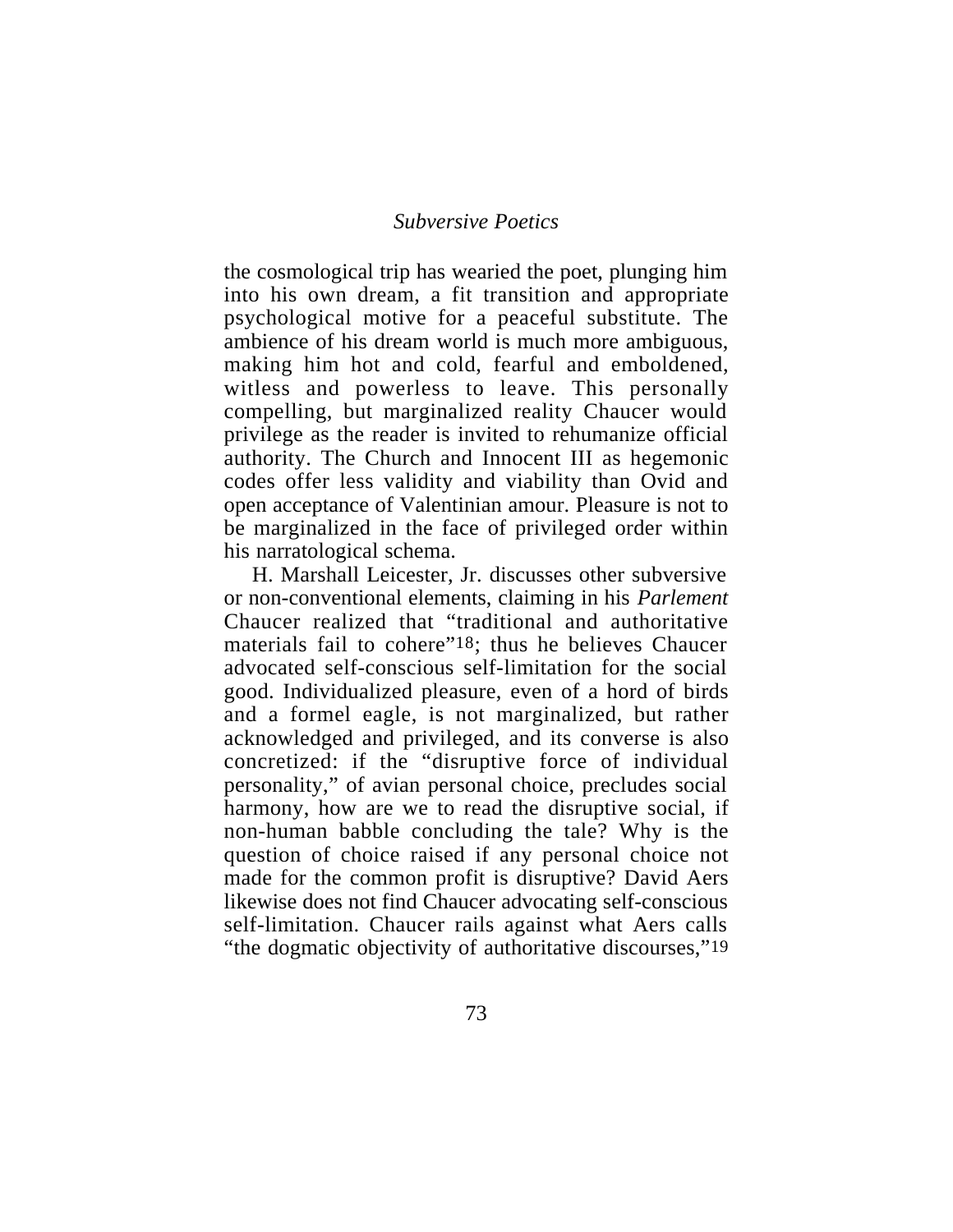the world view of homogeneous universality rather than plurality. Regardless of the social class from which each bird is hatched, love itself seems to transform and ennoble. Despite the adulation accorded the eagle species, as McCall suggests, "because she has no special concern for social status, Nature begins by siding with the practical judgment of the goose."20 If disharmony temporarily intrudes, it is simply a part of the multiplicity of voices which Chaucer heard and respected. As McCall observes, "Perhaps it takes a 'president' or goddess, like Nature, or even a department chairman, to understand that all the terrible racket can actually be part of an earthly melody. But it is."21 No social class is privileged in the mêlée.

Through the doors of his dream vision, traditional allegorical figures—Youth, Beauty, Nature, Cupid, Venus—à la *Roman de la Rose*, etherealize and idealize. From this allegorical world emerge charmingly loquacious, sensuously inclined, doubly allegoricalized birds absorbed in the same issue as Canacee's Falcon in the "Squire's Tale" and Geoffrey's Eagle in "The House of Fame": the merits of lovers. Unlike the Nun's Priest's Pertelote and Chauntecleer who for all their supposed dignity never approach courtliness or discuss love, the *Parlement's* avians, Canacee's Falcon, and Geoffrey's Eagle represent refined sensibility and genteel aristocratic emotions in a unique type of aristocratic bestiary. They also subversively defy hegemonic convention by their deviance from ritualized expectations and power manifestations.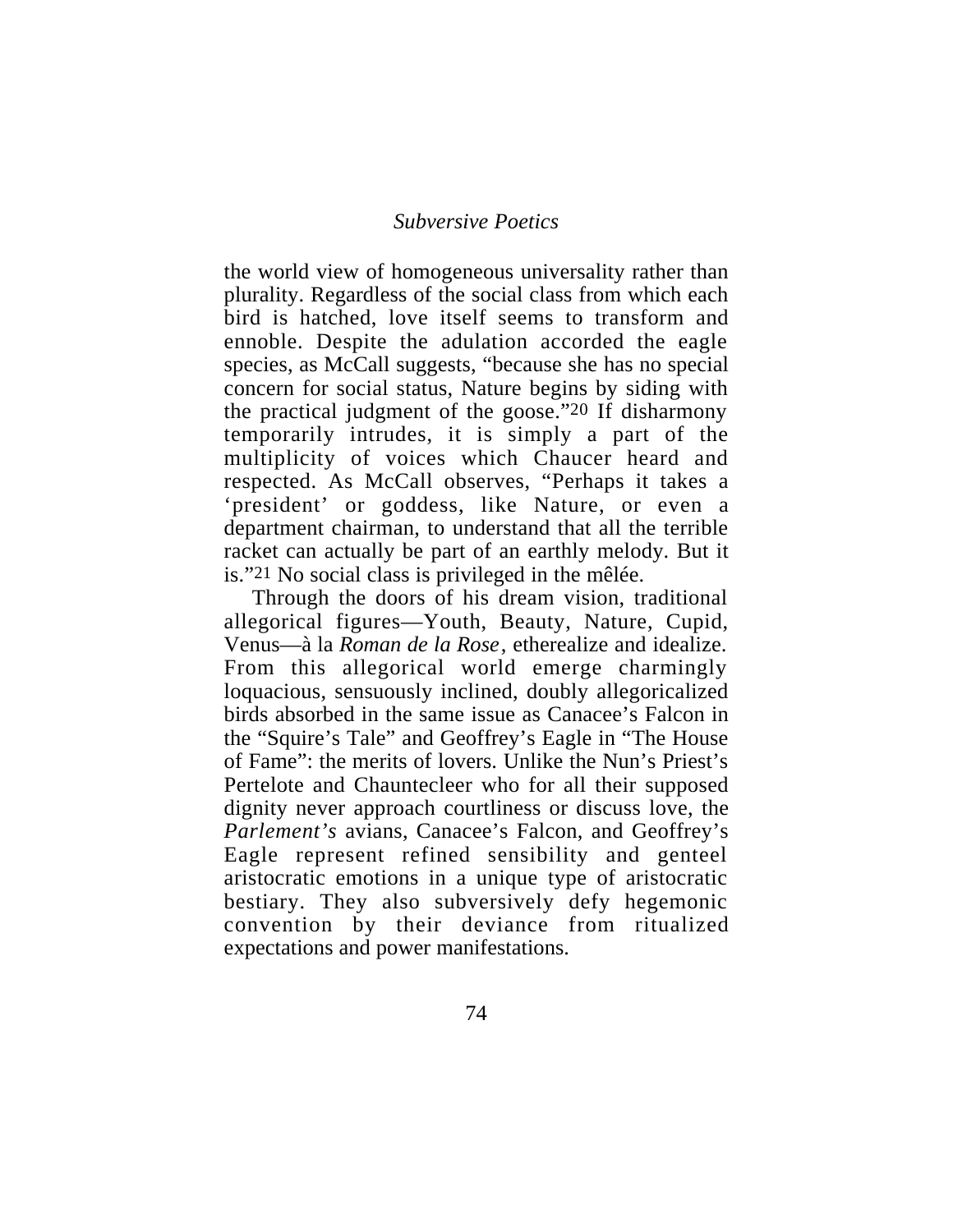In this time of social upheaval suggested above, the actual revolutionary situation marked by the Peasant's Revolt validates and informs Chaucer's political concerns. What, then, in contemporary life was his source and exemplar for women's desire which he raised to such a perfect climax of erotic deferral? Arlene W. Saxonhouse notes that in the early middle ages, Augustine's view of sexuality, which must be transcended, and *femina* (defined by her body) which must be controlled, is negative.22 Vern L. Bullough comments that "Sex in the early Christian church was usually equated with women… who were looked upon as the source of all male difficulties."23 Nevertheless, eventually feminine power began to emerge: "Woman's new assertiveness, or at least her prominence, created tensions between the progressive and reactionary elements in early Christianity… only relieved by the reassertion of the traditional masculine view of the position of women."24 Women take on even greater import with the power of three great French noblewomen, Eleanor of Aquitaine, Marie of Champagne, and Blanche of Castile. Mary Beard notes that:

As Eleanor began her active public life when she was fifteen on her marriage with Louis VII in 1137, and as her granddaughter Blanche of Castile, wife of Louis VIII… mother of Saint Louis was actively wielding her imperious scepter in France till the time of her death in 1252, the era of their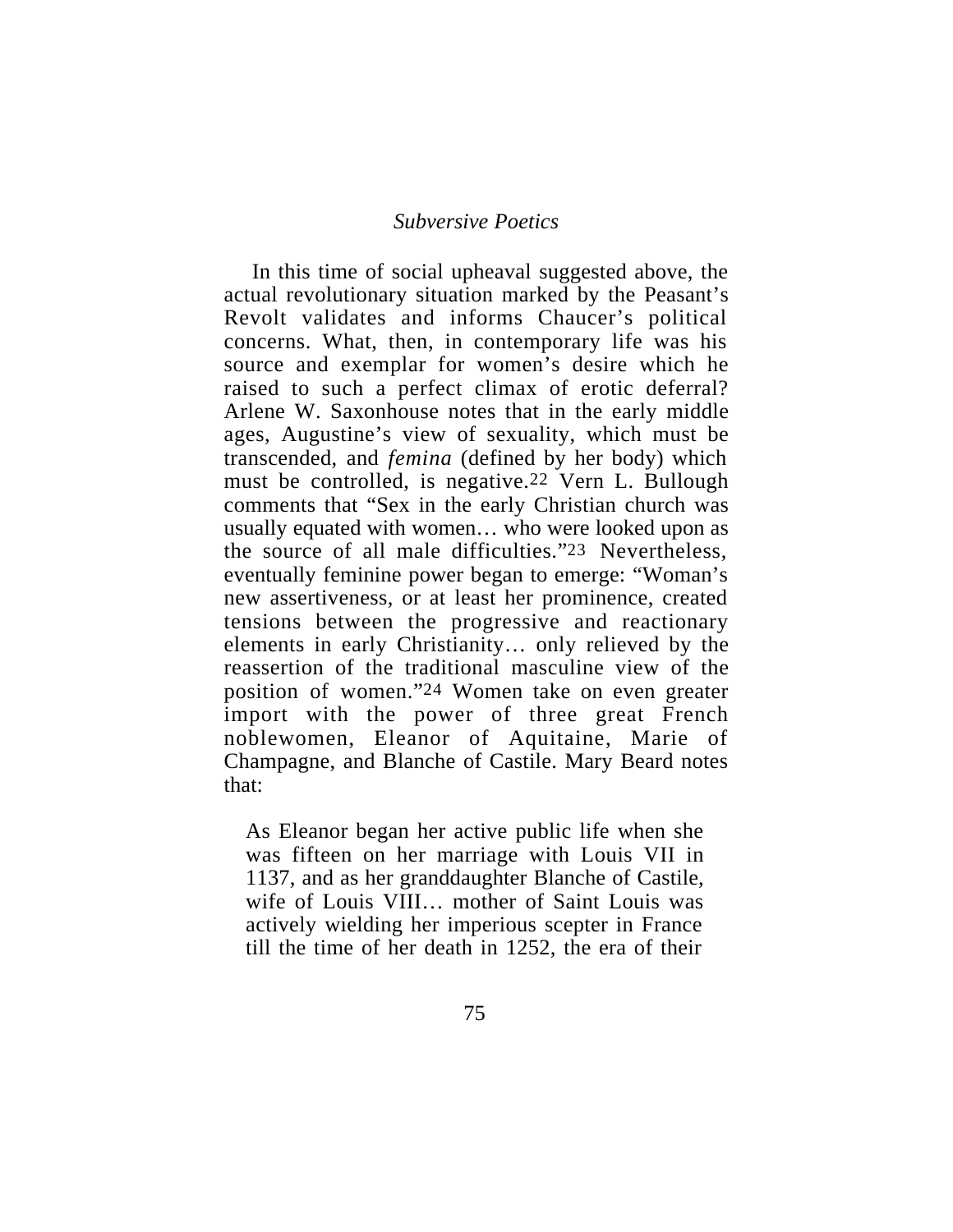regal influence extended over a century of demiurgic history in France and England.25

The new-found power of the Queens of Love, as well as cultural changes accepting feminine authority, undoubtedly extending to the realm of sexuality, must have affected Chaucer more than a hundred years later. Their open endorsement of the sexual is itself miraculous. Eleanor S. Riemer finds a softening when Italy's commercial revival in the late middle ages first gave increased legal and economic rights to middle- and upper-class women; but soon male retrenchment in the form of dowry laws curtailed women's power.26 Marion A. Kaplan claims,

In early modern France and England… the need to save for the dowry resulted in later marriages among artisans and peasants… [as] young women had to wait for their [parents'] deaths… or had to work until they themselves accumulated enough money or goods. Both alternatives seem to have raised the average age of marriage.27

And the age of sexual fulfillment. Yet feminine desire, possibly stronger with age, was no doubt a potent and influential social force. Perhaps the emotional zeal and passion that fired fourteenth-century mystics endorsed eroticism in its more usual form of feminine desire as well as its extended manifestation of mysticism.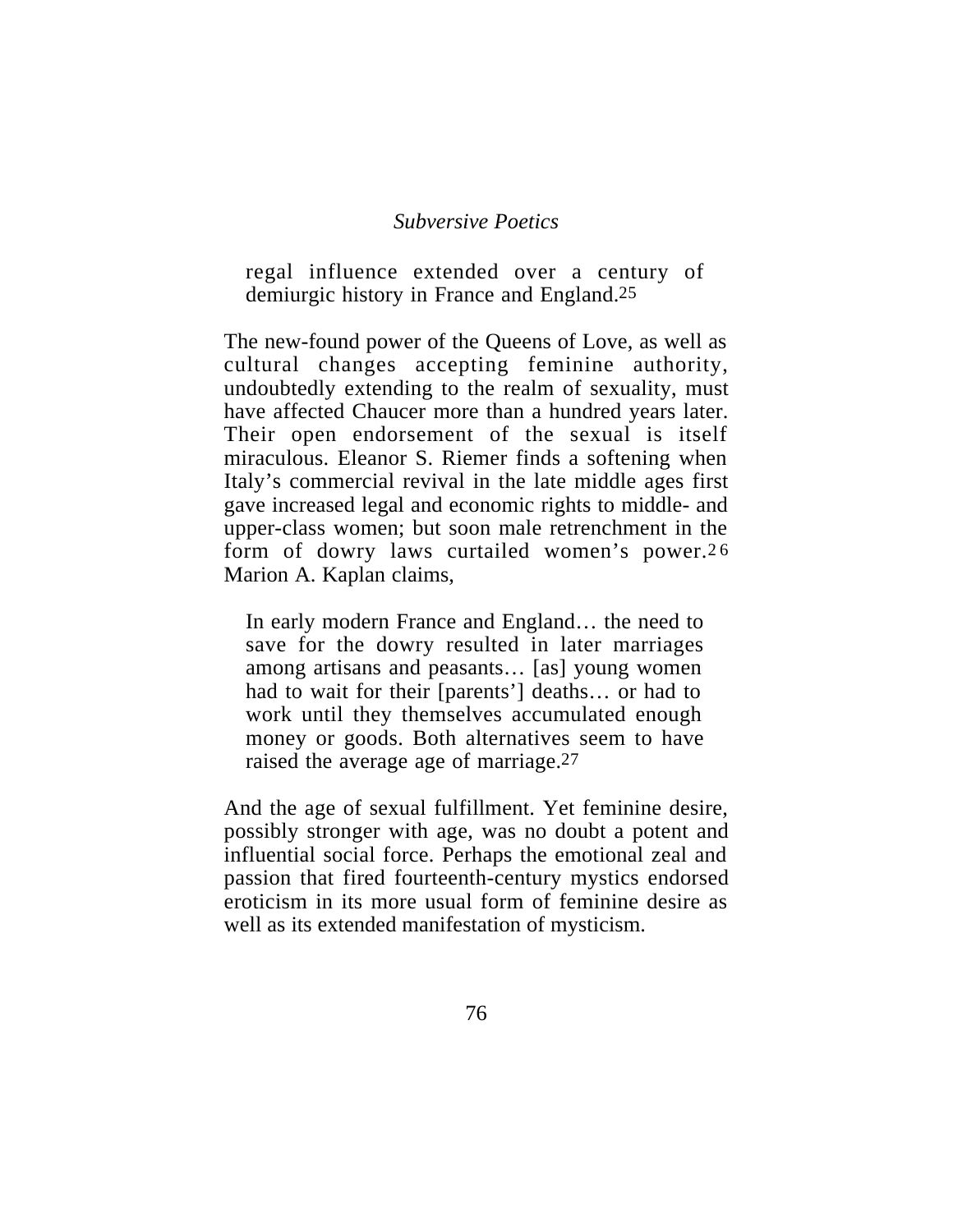Ultimately, with proper respect for station, each bird in "his owne place" in Nature's field, is hierarchically aligned: "the foules of ravyne / Weere hyest set" (320, 323–24); the small worm-eating birds followed; seed-eating fowls sat next on the green; "water-foul sat lowest in the dale." But they do not remain in that orderly procession of upper-class decorum and refinement of speech. They say what they think. When and how they choose. And without denying Nature her prerogative to rule, they are allowed the freedom of speech—the song they have not waited to be given. This is Chaucer's politicized, socially disruptive statement.

But power properly belongs to the Valentine queen, the formel eagle, double symbol of Anne of Bohemia and all her gender. The suitors' wooing dialogue replete with courteous phrases "of merci and of grace" to "my lady sovereyne," offers high-born gentility, and pledges of long service and deep devotion. Equally vocal, and thereby empowered, however noisy, are the less aristocratic birds vying for their beloveds. But their empowerment wanes in the heat of passion engendered by the formel's sexual power. Through it, she potently controls both masculine and feminine desire, privileging her own erotic waiting game.

The *Parlement* is a fine concatenation of successes. As Larry Benson notes,

no other Valentine Poem made so happy a use of the idea… of enlivening the dreariest of winter months with an occasion redolent of spring... [by]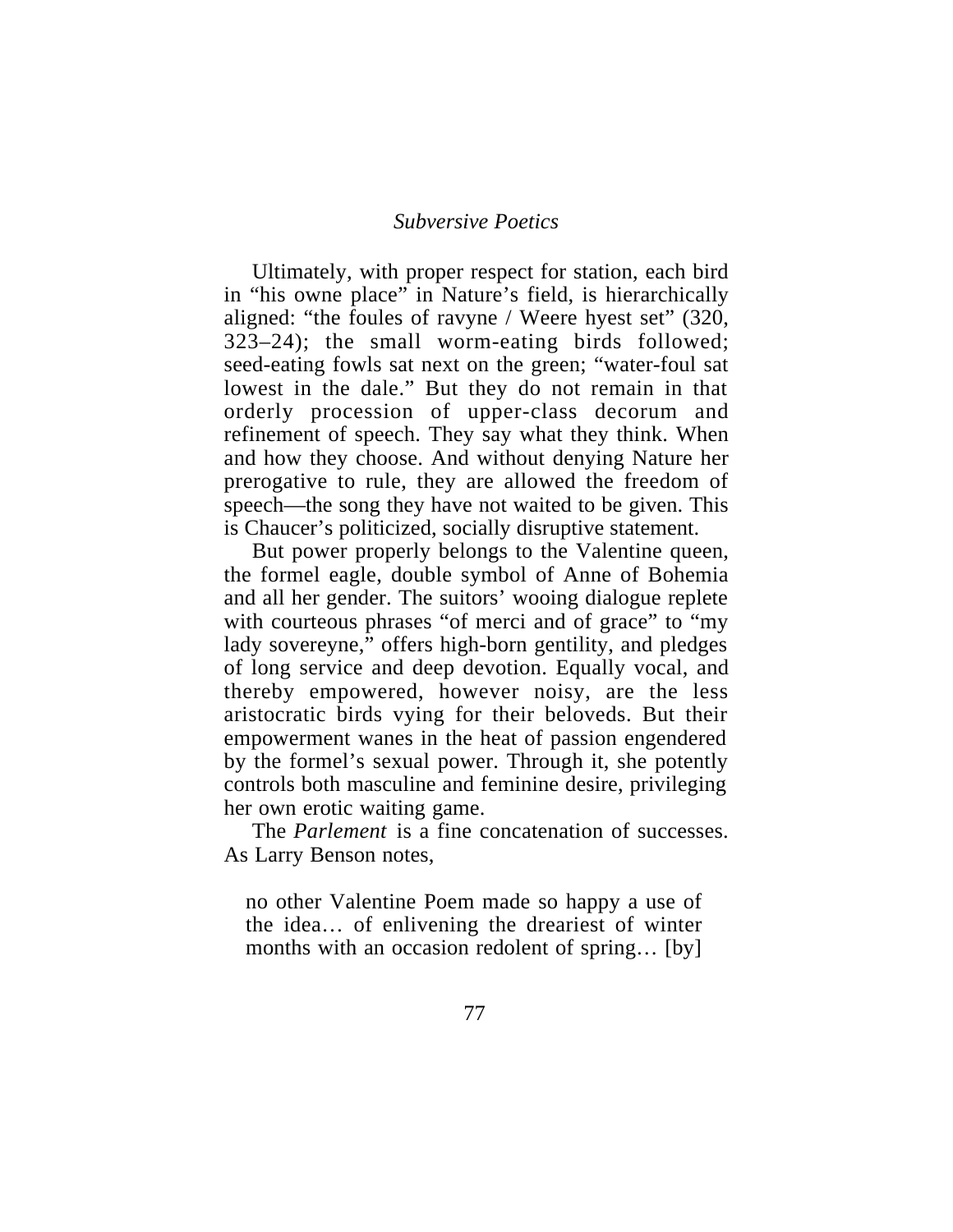an association of love with Saint Valentine's Day… as *The Parliament of Fowls*, and none approaches it in richness of texture and complexity of theme.28

The realm of sexual as well as gender politics must be seen as part of the power machinations by which Chaucer upset the Valentine applecart of his too staid patriarchal world. His subversive privileging of feminine desire, both substantial and erotic in its foreplaying deferral, is an effectively subtle means of countering an all-too-patriarchal stronghold on courtly *fine amour.*

#### **Notes**

1. Derek S. Brewer, ed., *The Parlement of Foulys* (New York and London: Barnes and Noble and Nelson, 1960), p. 4.

2. Larry D. Benson, "The Occasion of the *Parliament of Fowls*" in *The Wisdom of Poetry*: *Essays in Early English Literature in Honor of Morton W. Bloomfield*,

ed. Larry D. Benson and Siegfried Wenzel (Kalamazoo, MI.:Medieval Institute Publications, 1982), pp. 123–144. Benson re-examines the historic foundation for the avian allegory, dismissing previous objections to the Anne-Richard hypothesis and reasserting its legitimacy.

3. J.A.W. Bennett, *The Parlement of Foules: An Interpretation* (Oxford: Oxford University Press, 1957) p. 26.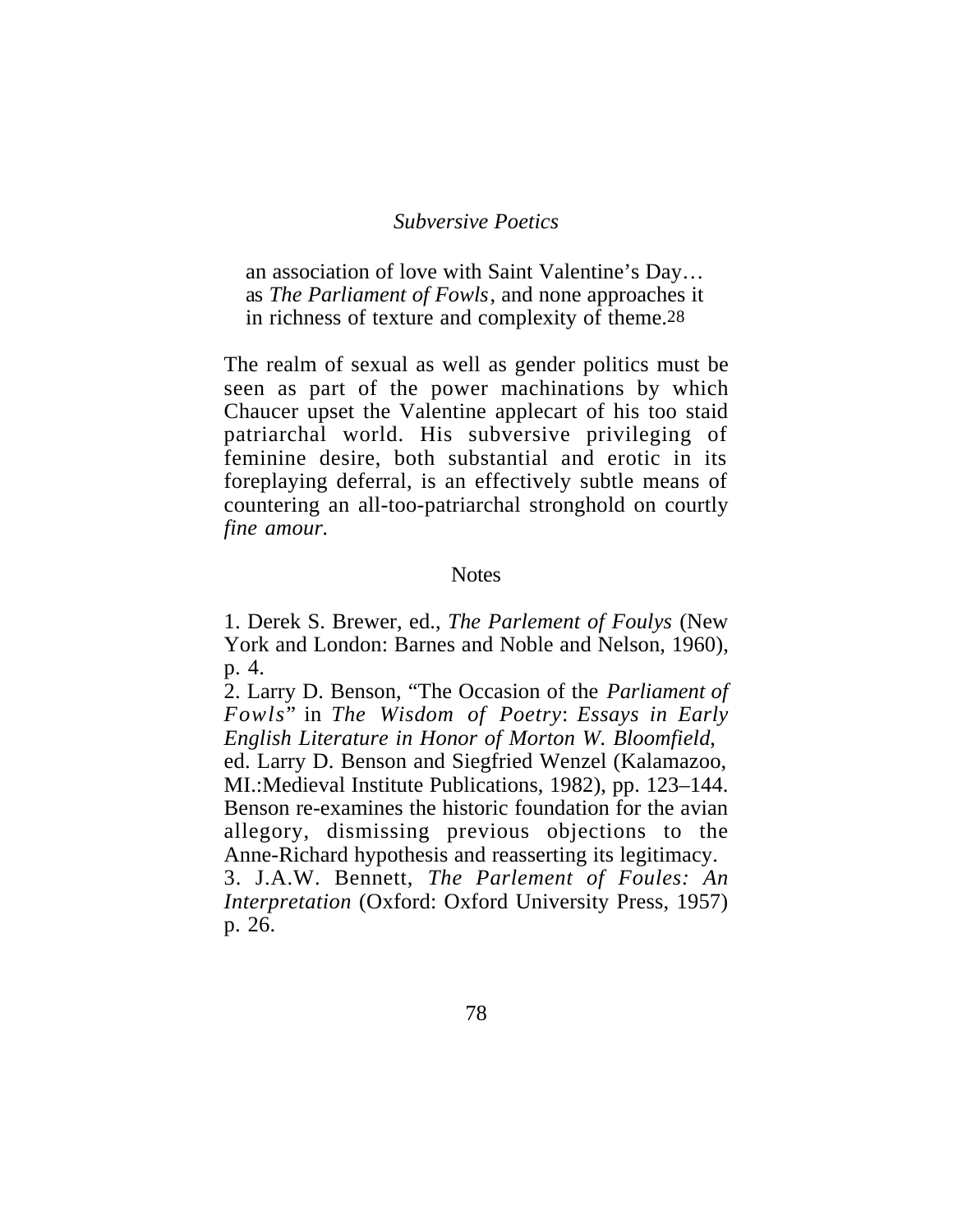4. Kathleen E. Dubs and Stoddard Malarkey, "The Frame of Chaucer's *Parlement*," *Chaucer Review* 13 (1978), p. 18.

5. Dubs and Malarkey, p. 21.

6. Jack B. Oruch perhaps does the most convincing job. In "St. Valentine, Chaucer, and Spring in February," *Speculum* 56 (1981), pp. 534–65, Oruch systematically surveys the most significant candidates of thirty possible Valentines from the fourth to sixteenth centuries and their potential amatory associations. He accounts for a February date by noting that the Shepherd's Calendar c. 1503 defines "Primetime," the Spring of the year, as February, March, and April.

7. Oruch, p. 553.

8. Charles Muscatine, Explanatory Notes to *Parlement of Fowles*, in *Riverside Chaucer*, ed. Larry D. Benson (Boston: Houghton Mifflin, 1987) p. 999, n. 310. All quotations are from this edition.

9. Benson, p. 137.

10. Benson, pp.131–32.

11. Ironically, this occasional poem is to honor the new couple! Yet there is no reason to think Chaucer would subvert the historical marriage, only Anne's lack of control over it.

12. Brewer, p. 20.

13. Brewer, p. 20.

14. John P. McCall, "The Harmony of Chaucer's *Parlement,*" *Chaucer Review* 1 (1970), pp. 22–31, sees Nature as powerful and in control.

15. Mc Call, "Harmony," p. 24.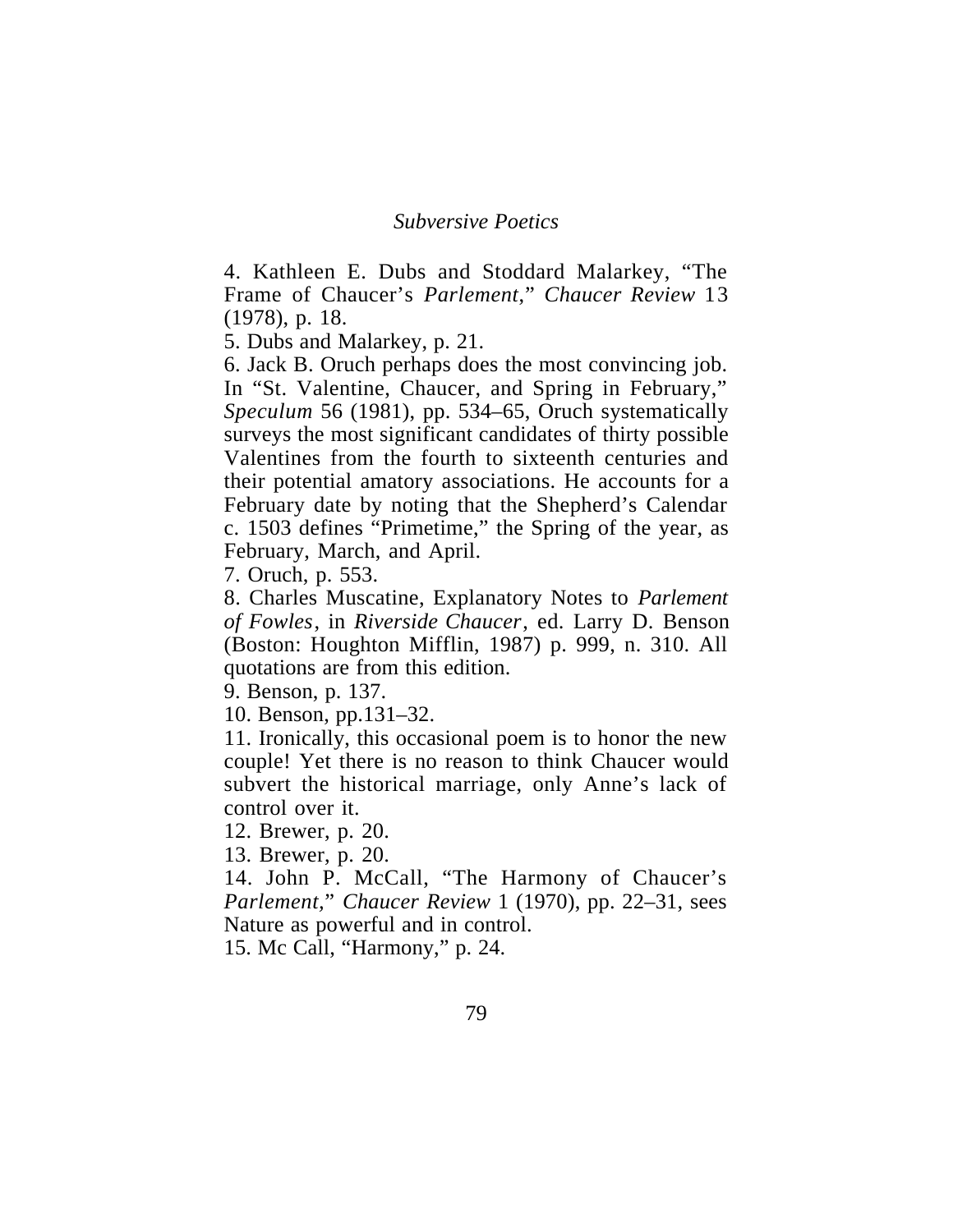16. McCall, p. 23.

17. David Aers, "The *Parliament of Fowles*: Authority, the Knower and the Known," *Chaucer Review* 1 6 (1981), pp. 1–17.

18. H.M. Leicester, Jr. "The Harmony of Chaucer's *Parlement*: A Dissonant Voice," *Chaucer Review* 9 (1974), p. 21.

19. Aers, p. 5

20. McCall, p. 25.

21. McCall, p. 29.

22. Arlene W. Saxonhouse, *Women in the History of Political Thought: Ancient Greece to Machiavelli* (New York: Praeger Publishers, 1985); see especially "St. Augustine: Women in the City of God," pp. 135–40.

23. Vern L. Bullough, *The Subordinate Sex: A History of Attitudes toward Women* (Urbana, Chicago, London: University of Illinois Press, 1973), p. 98.

24. Bullough, pp, 101.

25. Mary R. Beard. *Woman as Force in History* (New York: Macmillan, 1946), pp. 214–15.

26. Eleanor S. Riemer, "Women, Dowries, and Capital Investment in Thirteenth-Century Siena" in *The Marriage Bargain: Women and Dowries in European History* ed. Marion A. Kaplan (USA: Haworth Press, 1985), pp. 59–79.

27. Marion A. Kaplan, "Introduction," *The Marriage Bargain: Women and Dowries in European History* (USA: Haworth Press, 1985), p. 6.

28. *Riverside Chaucer*, Larry D. Benson, ed. (Boston: Houghton Mifflin, 1987), p. 383.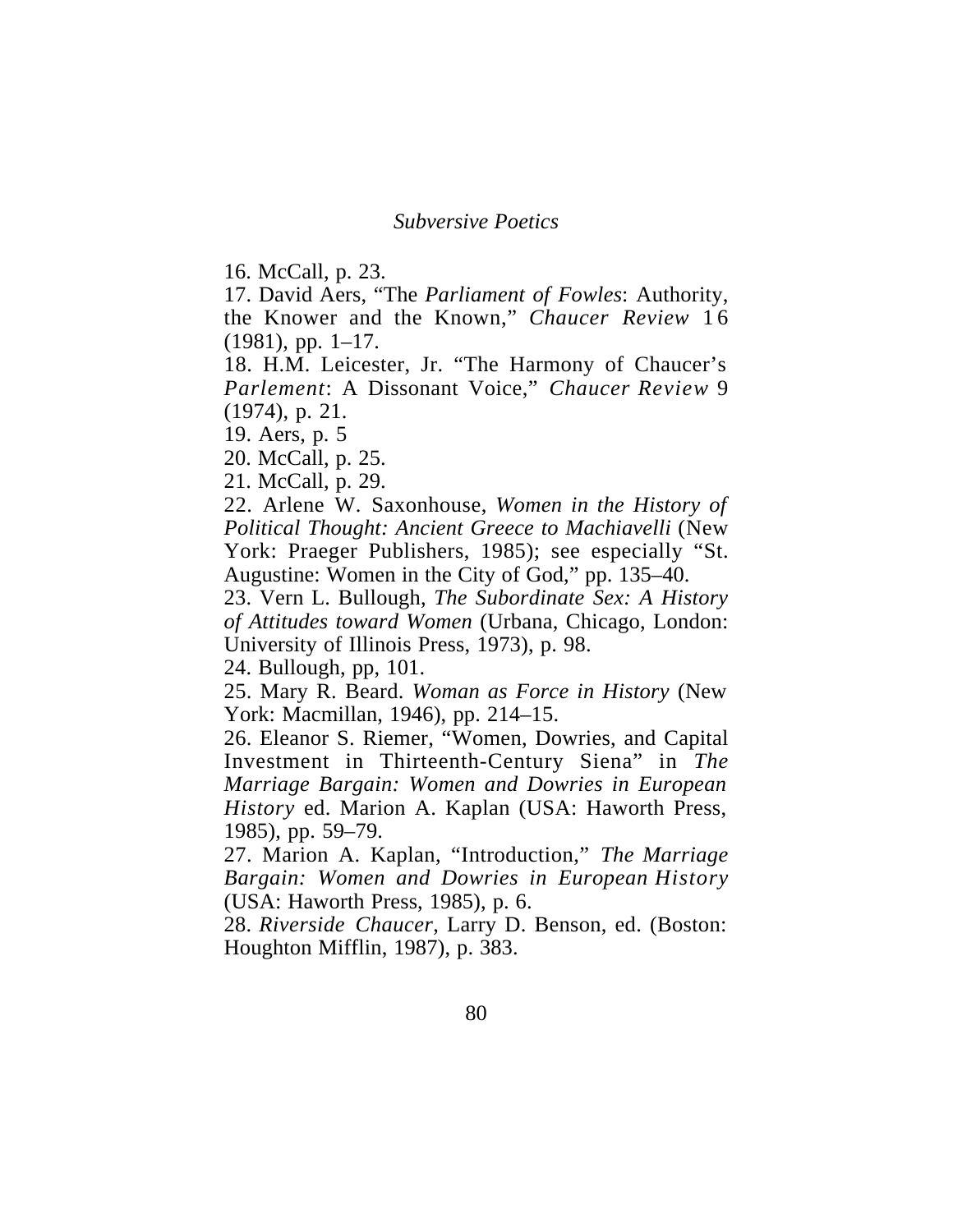## Works Cited

- Aers, David. "The *Parliament of Fowles*: Authority, the Knower and the Known." *Chaucer Review* 16 (1981), 1–17.
- Beard, Mary R. *Woman as Force in History*. New York: Macmillan, 1946.
- Bennett, J.A.W. *The Parlement of Foules: An Interpretation*. Oxford: Oxford University Press, 1957.
- Benson, Larry D. "The Occasion of the Parliament of Fowls" in *The Wisdom of Poetry: Essays in Early English Literature in Honor of Morton W. Bloomfield* (Kalamazoo, MI: Medieval Institute Publications, 1982), 123–144.
- Braddy, Haldeen. *Chaucer's Parliament of Foules in Relation to Contemporary Events.* New York: Octagon, 1969.
- Brewer, Derek S., ed., *The Parlement of Foulys* (New York and London: Barnes and Noble and Nelson, 1960.
- Bullough, Vern L. *The Subordinate Sex: A History of Attitudes toward Women*. Urbana, Chicago, London: University of Illinois Press, 1973.
- Dubs, Kathleen E. and Stoddard Malarkey. "The Frame of Chaucer's *Parlement." Chaucer Review* 13 (1978),  $16 - 24$ .
- Farnham, Anthony. "Folktale of the Contending Lovers." *PMLA* 32 (1917), 492–518.